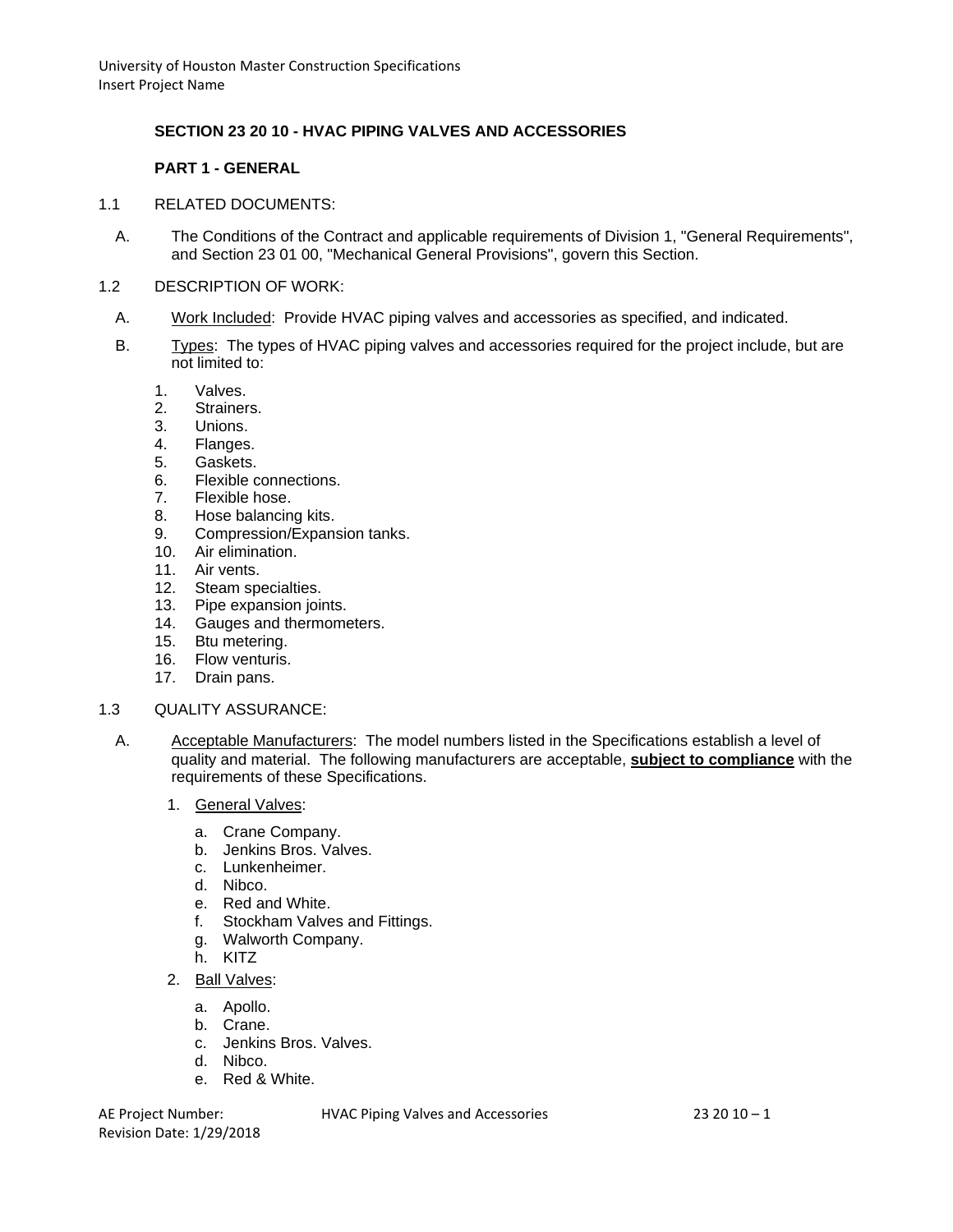- f. Stockham Valves and Fittings.
- g. KITZ
- h. Milwaukee
- 3. Butterfly Valves:
	- a. Centerline.
	- b. Demco.
	- c. Dezurik.
	- d. Nibco.
	- e. Red & White.
	- f. Stockham.
	- g. KITZ
	- h. Milwaukee
- 4. Check Valves:
	- a. Crane Company.
	- b. Jenkins Bros. Valves.
	- c. Lunkenheimer.
	- d. Mission.
	- e. Muesco, Inc.
	- f. Nibco.
	- g. Red and White.
	- h. Stockham Valves and Fittings, Inc.
	- i. Walworth Company.
	- j. Williams-Hager, Clow Pipeline Products, Valve Division.
	- k. KITZ
	- l. Milwaukee
- 5. Strainers:
	- a. Crane.
	- b. Keckley.
	- c. Muessco.
	- d. Zurn.

#### 1.4 SUBMITTALS:

- A. Shop Drawing submittals shall include, but not be limited to, the following:
	- 1. Cut sheets on all valves, strainers, unions, flanges, gaskets, flexible hose, hose balancing kits, compression/expansion tanks, air elimination, air vents, steam specialties, gauges and thermometers, Btu metering, and flow venturis clearly showing all ratings, capacities and features.
	- 2. Valve samples, when requested.
	- 3. Additional information as required in Section 23 01 00.
- 1.5 DELIVERY, STORAGE AND HANDLING:
	- A. Store HVAC piping valves and accessories in their factory-furnished coverings, and in a clean, dry indoor space which provided protection against the weather.

## **PART 2 - PRODUCTS**

2.1 VALVES:

Revision Date: 1/29/2018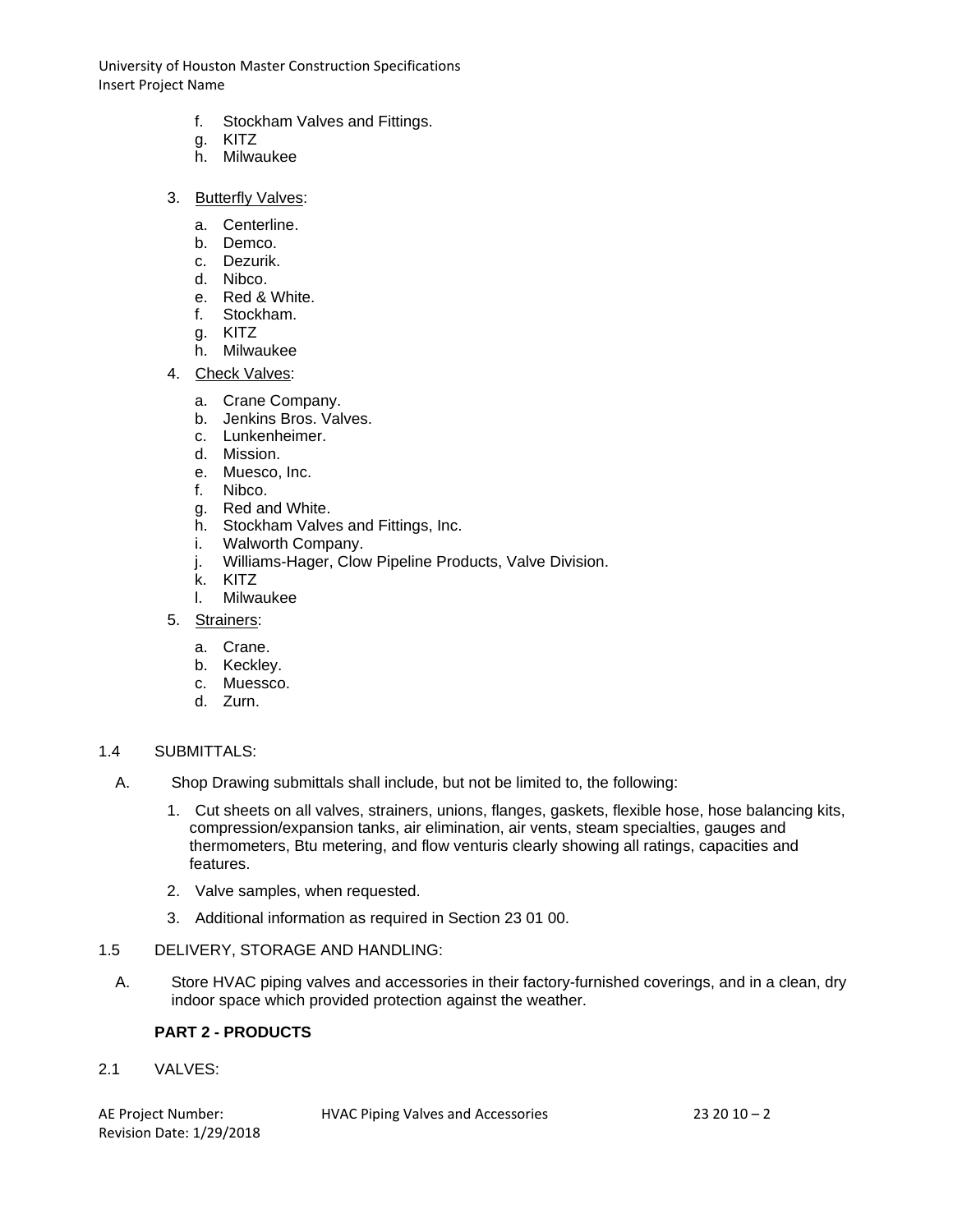- A. General: All valves shall be similar to numbers listed. All similar type and size valves shall be products of one manufacturer
- B. Applications: Valve application shall be as follows:

| Service                                                            | Application                                     | <b>Type</b>                              |
|--------------------------------------------------------------------|-------------------------------------------------|------------------------------------------|
| Chilled Water, Heating<br>Hot Water, Condenser Water<br>and Glycol | Shutoff/Balancing<br>Shutoff/Balancing<br>Check | Ball<br>Butterfly<br><b>Silent Check</b> |
| <b>Steam and Steam Condensate</b>                                  | Shutoff<br>Throttling<br>Check                  | Gate<br>Globe/Needle<br>Swing Check      |

## [VERIFY REQUIREMENTS]

C. Pressure Ratings:

|                                  | Working              | Operating                             |
|----------------------------------|----------------------|---------------------------------------|
| <b>System</b>                    | <b>Pressure</b>      | <b>Temperatures</b>                   |
|                                  |                      |                                       |
| Chilled Water[/Glycol]           |                      |                                       |
| High                             | 300 psig             | $40^{\circ}$ F to 60 $^{\circ}$ F     |
| Medium                           | 300 psig             | $40^{\circ}$ F to $60^{\circ}$ F      |
| Low                              | 150 psig             | $40^{\circ}$ F to $60^{\circ}$ F      |
|                                  |                      |                                       |
| Condenser Water                  |                      |                                       |
| High                             | 300 psig             | $65^{\circ}$ F to $100^{\circ}$ F     |
| Medium                           | 300 psig             | $65^{\circ}$ F to $100^{\circ}$ F     |
| Low                              | 150 psig             | $65^{\circ}$ F to $100^{\circ}$ F     |
| <b>Heating Hot Water</b>         |                      |                                       |
| High                             | 300 psig             | $100^{\circ}$ F to $180^{\circ}$ F    |
| Medium                           | 300 psig             | $100^{\circ}$ F to $180^{\circ}$ F    |
| Low                              | $150$ psig           | $100^{\circ}$ F to $180^{\circ}$ F    |
|                                  |                      |                                       |
| Steam/Steam Relief               | $[150 \text{ psig}]$ | [212°F to 375°F]                      |
| Steam Condensate/Condensate Vent | $[150 \text{ psig}]$ | [ $150^{\circ}$ F to $250^{\circ}$ F] |
| Temperature Control Air          | $20$ to $200$ psig   |                                       |
|                                  |                      |                                       |
| $D_{200012200}$<br>$\ast$        |                      |                                       |

| $\ast$ | Pressures |                     |                         |  |
|--------|-----------|---------------------|-------------------------|--|
|        | High      | $=$ Floors $\Gamma$ | $\Box$ ] through $\Box$ |  |
|        | Medium    | $=$ Floors $\Gamma$ | ] through [             |  |
|        | Low       | $=$ Floors $\Gamma$ | ] through [             |  |

- D. Insulated Piping: Stems on all valves installed in insulated piping shall be extended to allow adequate clearance between the operator and the insulation specified for the piping system when the valve is installed.
- E. Chain Operators: Chain operators shall be provided for all valves installed over 8'above finished floor in the central plant, fan rooms, mechanical rooms, and other areas where valves are exposed.
- F. Flanges: Valve flanges and companion flanges for all valve applications shall be compatible with the valve rating and the system pressure at the point of application. Flanges shall conform to ANSI B16.1 and ANSI B16.10.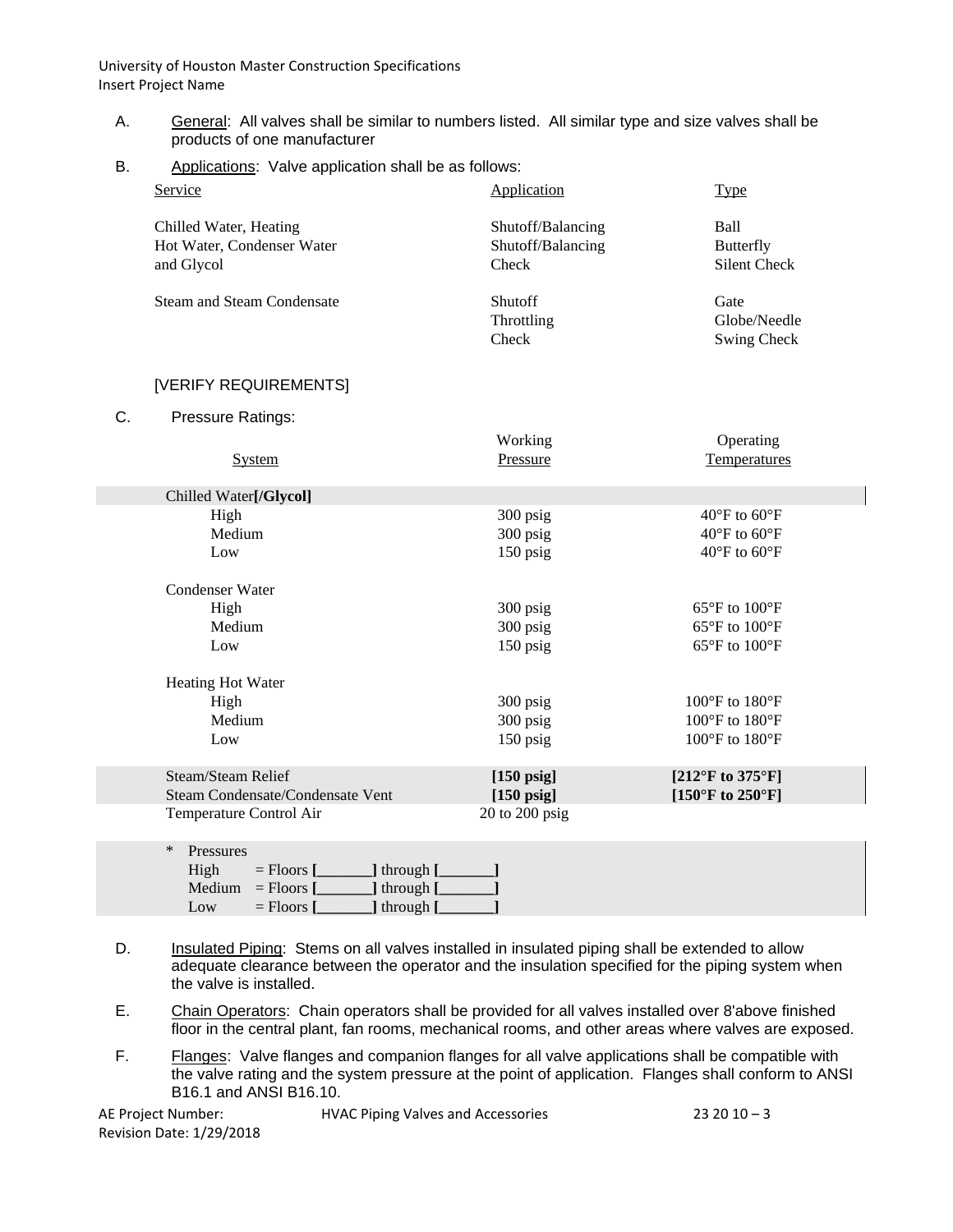### G. General Requirements:

- 1. All valves shall be of threaded or flanged type. No solder connected valves shall be used on this project. All bronze and iron body gate and globe valves shall be of one manufacture for each project. Manufacturers of other types may not be mixed on the same project; i.e., all butterfly valves shall be of the same manufacture, all ball valves shall be of the same manufacture, etc.
- 2. All valves at system points where the System Working Pressure (SWP) at the point of application, including appropriate pump shutoff head, does not exceed 150 psi, may use Class 150 valves.
- 3. All bronze gate valves for pressures up to 150 psi shall be ASTM B62 composition bronze. Bronze valves for pressures above 150 psi shall be ASTM B61 steam bronze. All bronze valves shall be union or screw over bonnet, rising stem type with ASTM B-99 alloy 651 or ASTM B371 alloy 694 or equal stem material
- 4. All bronze ball valves for pressures up to 300 psi shall be ASTM B62 composition bronze or ASTM B584 alloy 844.
- 5. All iron body valves shall have the pressure containing parts constructed of ASTM A126 Class B cast iron. Stem material shall meet ASTM 584 alloy 876 or ASTM 371 Alloy 694 silicon bronze, B-16 Alloy or its equivalent. All iron body gates and globes shall be bolted bonnet with OS&Y (outside screw and yoke) and rising stem design.
- 6. All gate valves, globe valves, angle valves and shutoff valves of every character shall have malleable iron handwheels, except iron body valves 2-1/2" and larger which may have either malleable iron or ASTM A126 Class B, gray iron handwheels.
- 7. Packing for all valves shall be selected for the pressure-temperature service of the valve. It is incumbent upon the manufacturer to select the best quality, standard packing for the intended valve service. At the end of one year period spot checks will be made, and should the packing show signs of hardening or causing stem corrosion then all valves supplied by the manufacturer shall be repacked at no expense to the Owner with a packing material selected by the Owner.
- 8. Valves located with stem in horizontal position shall be drilled and tapped in accordance with MSS-SP-45 at Boss G to accommodate a drain valve.

#### H. HVAC Valves For Service at or Less Than 150 PSIG:

- 1. Ball Valves:
	- a. Ball valves shall be two piece with a full line size (full port) **[chromium plated brass] [316 stainless steel] balls [and stems] [, brass stems]**, and reinforced seats and stuffing box rings. All ball valves shall be designed to permit repacking while valve is in line. Valves shall be furnished with blowoutproof stems. Valves used for balancing shall be provided with balancing stops.
	- b. Ball valves 2" and smaller shall be threaded body bronze or brass valves of a **[standard] [full]** port design. Valves shall be rated for 300 psi WOG and shall conform to Federal Specification WW-V-35B and shall be:
		- 1) Apollo No. 70-100 Series [Standard Port].
		- 2) Crane No. 9032 Series **[Standard Port]**.
		- 3) Nibco No. T-585 Series **[Full Port]**.
		- 4) Red and White No. 5044F Series **[Full Port]**.
		- 5) Stockham No. S-216-BR-R-T **[Standard Port]**.
		- 6) KITZ No. 68 Series **[Full Port]**
		- 7) Milwaukee 400S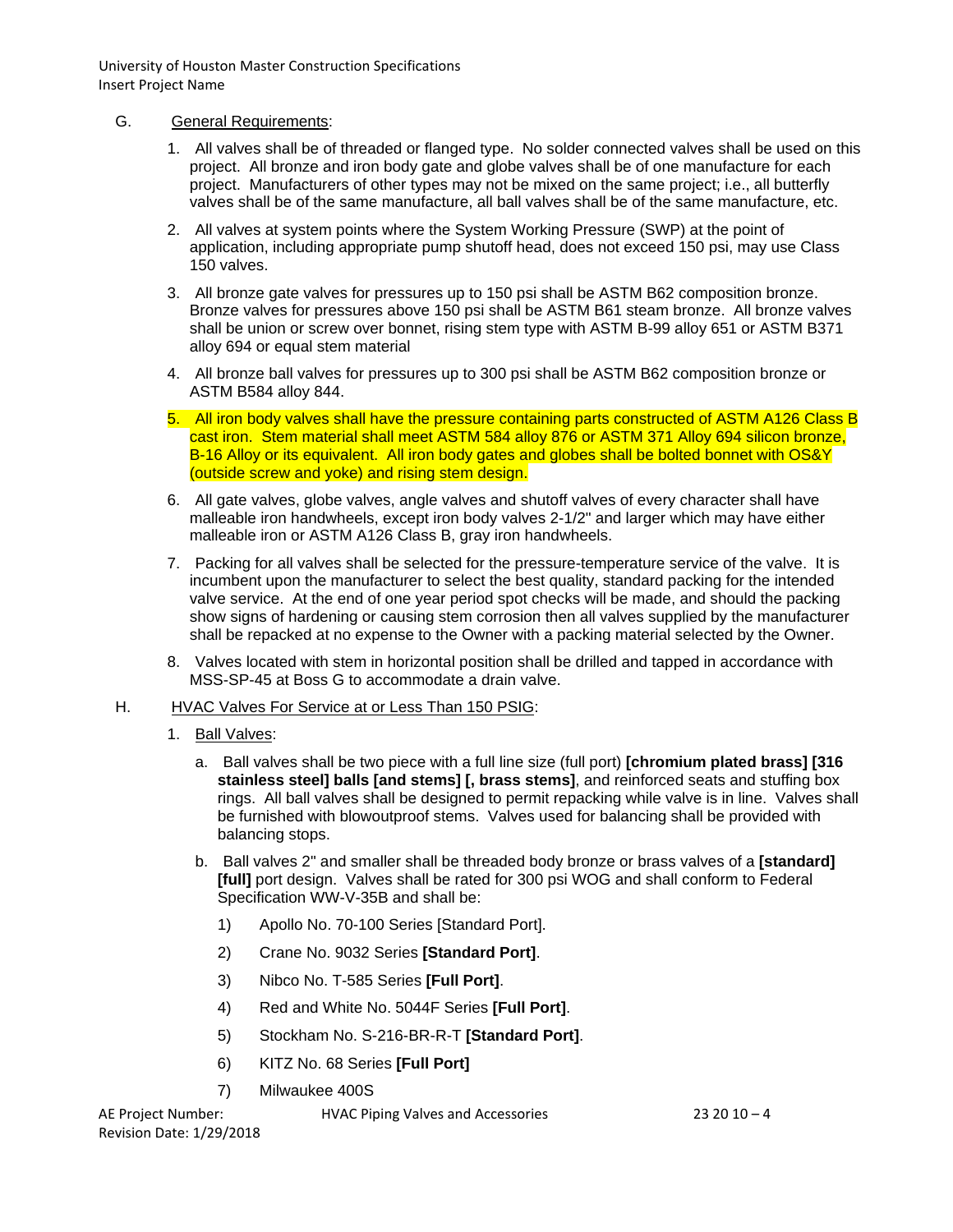- c. HVAC diversion valves 2" and smaller shall be three-way diversion type ball valves, bronze body, 300 psig nonshock WOG at 200°F, Apollo 70-600 Series, Red and White No. 5045 or equal.
- 2. Butterfly Valves:
	- a. All butterfly valves shall be full tapped and threaded lug type, manufacturer certified for bubbletight, dead end shut off from either direction at design working pressure and temperature without need for down stream flange. Valves 2-1/2" through 5" in size shall have lever type operators with memory stops. Valves 6" and larger and all valves requiring chain operators, shall have enclosed, self-locking wheel-operated worm gear type, waterproof, factory-lubricated operators. Gear segment shall be manganese bronze or ductile iron with a steel or ductile iron worm and oil impregnated bronze bushings or worm shaft. Operators shall have built-in adjustable mechanical stops and position indicators. Valves used for balancing shall be certified suitable for continuous throttling service.
	- b. Valves 2-1/2" and larger shall be 200 psig nonshock WOG at 200°F, ANSI Class 150 with ductile iron lug body, EPDM (EPT) seat, silicon or aluminum bronze disc, 316 or 416 stainless steel upper and lower stems (stems shall be positively connected to the valve disc) and EPDM (EPT) stem seals or shall have single piece disc core/drive stem of EPDM encapsulated ductile iron. Valves shall be:
		- 1) Centerline No. LT Series.
		- 2) Demco No. NE Series 250 psi lug body.
		- 3) Dezurik No. 660, L, RS82, 3, \*.
		- 4) Jenkins No. 232EL/EG.
		- 5) Nibco No. LD 2000.
		- 6) Nibco No. GD 3765.
		- 7) Red and White No. [918-B-E-M-\*] [938-BN5L/G-\*].
		- 8) Stockham No. LD7\*2B52E.
		- 9) Victaulic Style VIC-300.
		- 10) KITZ No. 6123E
		- 11) Milwaukee ML233E Lever Milwaukee
		- 12) Milwaukee ML333E Gear
- 3. Gate Valves:
	- a. Valves 2" and smaller shall be 150 psi SWP, 300 psi WOG rated, all bronze gate valves with solid wedge, union bonnet, inside screw, traveling stem and threaded connections. Valves shall conform to MSS SP-80 and shall be:
		- 1) Crane No. 431 UB.
		- 2) Jenkins No. 47-U.
		- 3) Lunkenheimer No. 3151.
		- 4) Nibco No. T-134.
		- 5) Red and White No. 298.
		- 6) Stockham No. B-120.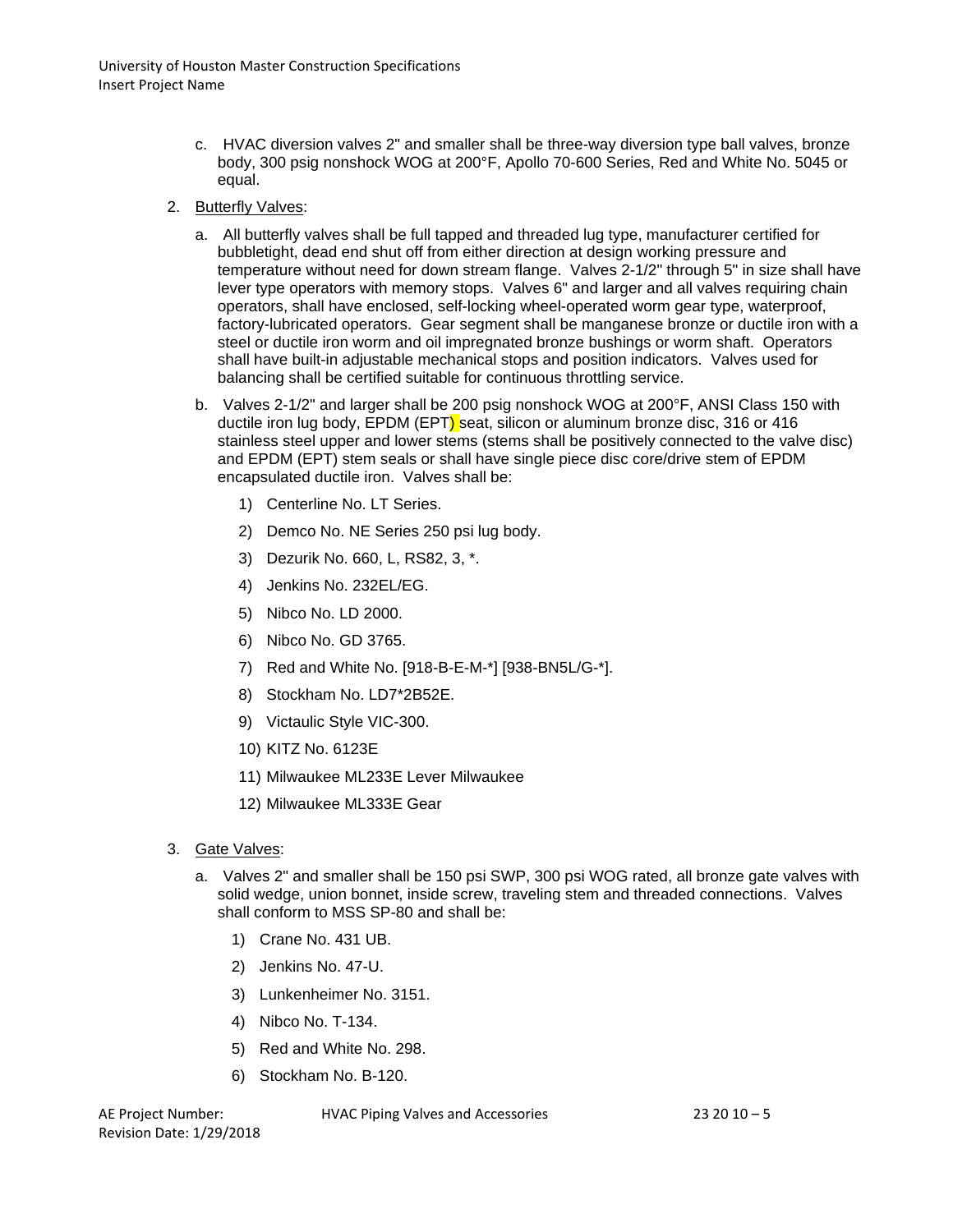- 7) Walworth No. 11.
- 8) KITZ No. 42T
- 9) Milwaukee 1151
- b. Valves 2-1/2" and larger shall be flanged bronze mounted Class 125 iron body, outside screw and yoke gate valves with bolted bonnets and solid wedges. Valves 4" and larger for steam service shall be provided with warm-up bypass valves. Valves shall be rated for 125 psi SWP and shall conform to MSS SP-70 and shall be:
	- 1) Crane No. 465-1/2.
	- 2) Jenkins No. 651-C.
	- 3) Lunkenheimer No. 1430.
	- 4) Nibco No. F-617-0.
	- 5) Red and White No. 421.
	- 6) Stockham No. G-623.
	- 7) Walworth No. 8726-F.
	- 8) KITZ No. 72
	- 9) Milwaukee 2885A
- c. Valves 2-1/2" and larger shall be flanged bronze mounted Class 250 iron body, outside screw and yoke gate valves with bolted bonnets and solid wedges. Valves 4" and larger for steam service shall be provided with warm-up bypass valves. Valves shall be rated for 250 psi SWP and shall conform to MSS SP-70 and shall be:
	- 1) Crane No. 7-1/2E.
	- 2) Jenkins No. 204.
	- 3) Lunkenheimer No. 1436.
	- 4) Nibco No. F-667-0.
	- 5) Stockham No. F-667.
	- 6) Walworth No. 8786-F
	- 7) Milwaukee 2894a
- 4. Needle Valves: Valves one inch (1") and smaller shall be Mueller Steam Company Type 21 female-female globe type brass needle valves rated for 500 psi at 150°F and 100 psi saturated steam.
- 5. Globe Valves:
	- a. Valves 2" and smaller shall be 150 psi SWP, 300 psi WOG rated, all bronze globe valves with renewable disc, screw over or union bonnet and threaded connections. Valves shall conform to MSS SP-80 and shall be:
		- 1) Crane No. 7TF.
		- 2) Jenkins No. 106-A.
		- 3) Lunkenheimer No. 123.
		- 4) Nibco No. T-235-Y.
		- 5) Red and White No. 221.

Revision Date: 1/29/2018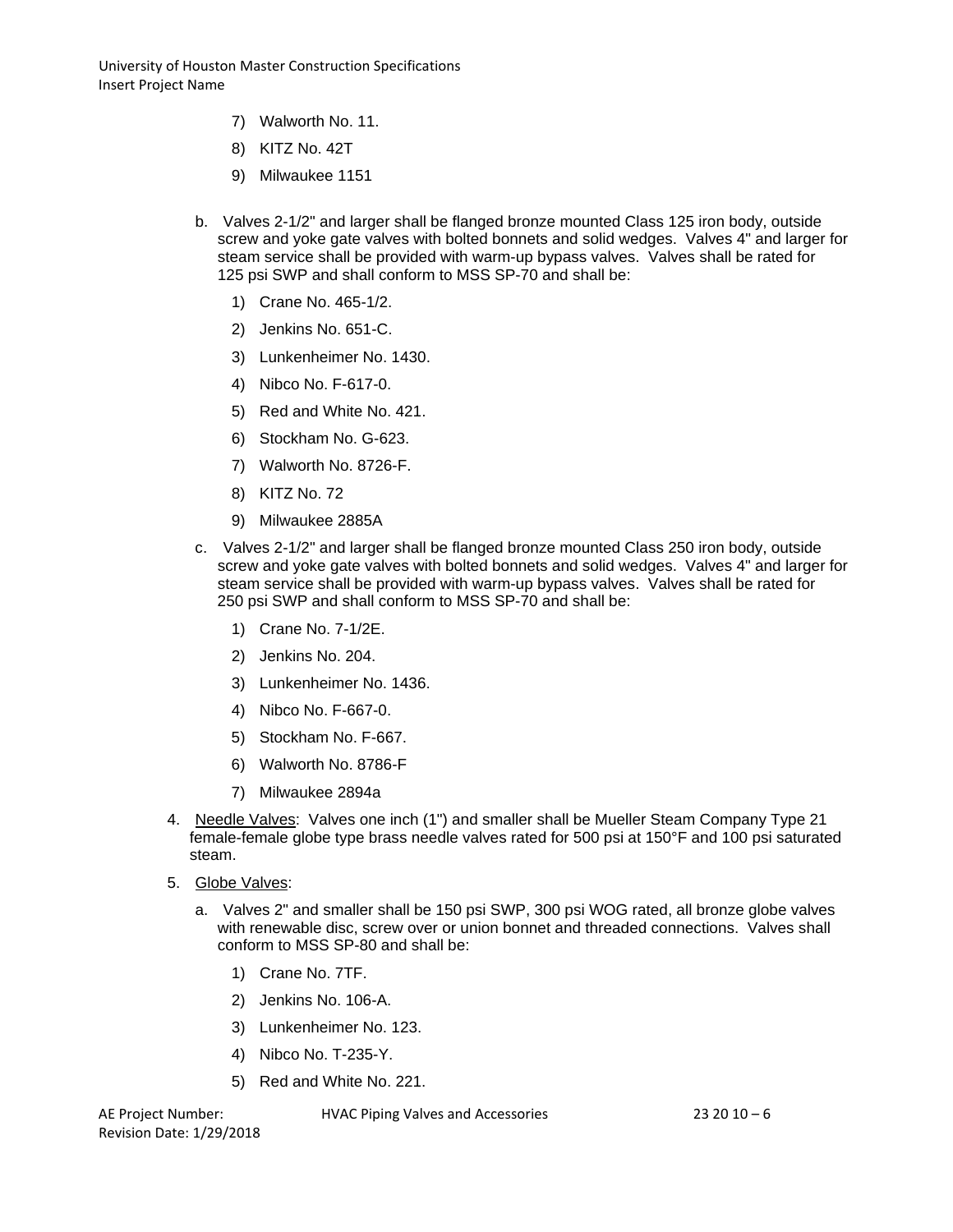- 6) Stockham No. B-22-T.
- 7) Walworth No. 3095.
- 8) KITZ No. 09
- 9) Milwaukee 590T
- b. Valves 2" and smaller for bypass or throttling service shall be 150 psi SWP, 300 psi WOG rated, all bronze globe valves stainless steel plug disc and seat ring, union bonnet and threaded connections. Valves shall conform to MSS SP-70 and shall be:
	- 1) Crane No. 14-1/2-P.
	- 2) Jenkins No. 546-P.
	- 3) Lunkenheimer No. LQ-600-150.
	- 4) Nibco No. T-276-AP.
	- 5) Stockham No. B-29.
	- 6) Walworth No. 3237-P.
	- 7) KITZ No. 17S
	- 8) Milwaukee 593A
- c. Angle and Y-pattern globe valves corresponding to the standard globe valve models specified above may be used where more suited to the installation location.
- d. Valves 2-1/2" and larger shall be flanged bronze mounted Class 125 iron body, outside screw and yoke globe valves with bolted bonnets and renewable seat and disc. Valves shall be rated for 125 psi SWP and shall conform to MSS SP-85 and shall be:
	- 1) Crane No. 351.
	- 2) Jenkins No. 613-B.
	- 3) Lunkenheimer No. 1123.
	- 4) Nibco No. F-718-B.
	- 5) Red and White No. 400.
	- 6) Stockham No. G-512.
	- 7) Walworth No. 8906-F.
	- 8) KITZ No. 76
	- 9) Milwaukee 2981A
- e. Valves 2-1/2" and larger shall be flanged bronze mounted Class 250 iron body, outside screw and yoke globe valves with bolted bonnets and renewable seat and disc. Valves shall be rated for 250 psi SWP and shall conform to MSS SP-85 and shall be:
	- 1) Crane No. 21E.
	- 2) Jenkins No. 923.
	- 3) Lunkenheimer No. 884.
	- 4) Nibco No. F-768-B.
	- 5) Stockham No. F-532.
	- 6) Walworth No. 8955-F.

Revision Date: 1/29/2018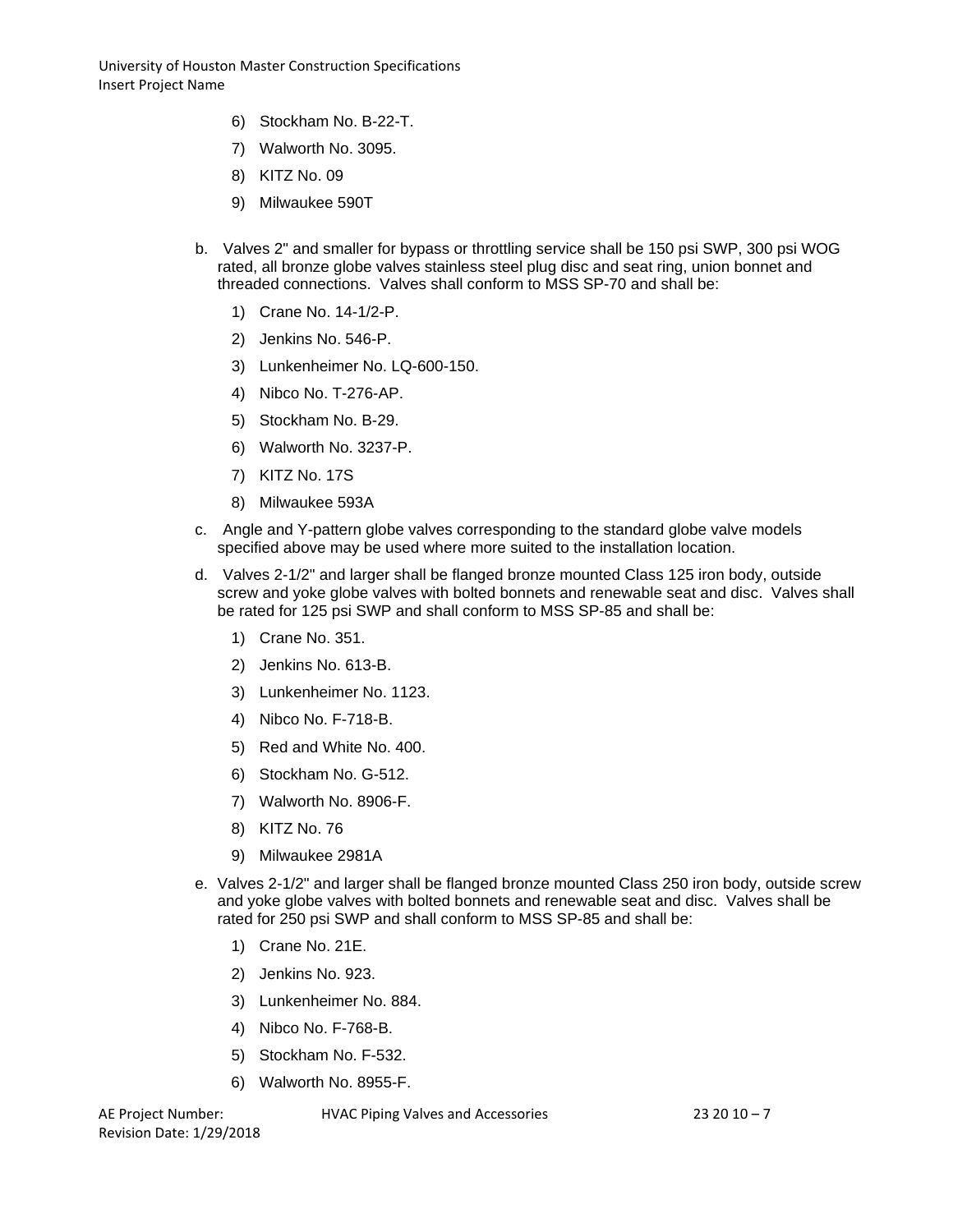- 7) Milwaukee 2983M
- 6. Check Valves:
	- a. Silent Check Valves: 2-1/2" and larger shall be nonslam type ASTM A126 Class B cast iron body, bronze or stainless steel fitted wafer style spring check valves Valves shall be ASA Class 125/150 rated and shall be:
		- 1) Mission Duo-Check II Type.
		- 2) Muessco Sure Check Type.
		- 3) Nibco No. W-920-W.
		- 4) Red and White Fig. No. 442.
		- 5) Stockham No. WG-970.
		- 6) Techno Corporation 5050 Series.
		- 7) Victaulic 711/715.
		- 8) KITZ 7022.
		- 9) Milwaukee 8800.
	- b. Swing Check Valves: 2" and smaller for low velocity, nonpulsating applications shall be 150 psi SWP rated all bronze swing check valves with regrinding bronze disc and threaded connections. Valves shall conform to MSS SP-80 and shall be:
		- 1. Crane No. 141.
		- 2. Jenkins No. 352-C.
		- 3. Lunkenheimer No. 230.
		- 4. Nibco No. T-433-B.
		- 5. Red and White Fig. No. 238.
		- 6. Stockham No. B-321.
		- 7. KITZ No. 29.
		- 8. Milwaukee 508.
		- b. Lift Check Valves: 2" and smaller for pulsing applications shall be 150 psi SWP rated all bronze spring loaded lift check valves with renewable composition disc and threaded connections. Valves shall conform to MSS SP-80 and shall be:
			- 1) Jenkins No. 655-A.
			- 2) Milwaukee 548T
		- c. Swing Check Valves: 2-1/2" and larger shall be 125 psi SWP rated, iron body, bronze fitted swing check valves with regrindable and renewable seats and discs and Class 125 flanged connections. Valves shall conform to MSS SP-71 and shall be:
			- 1) Crane No. 373.
			- 2) Jenkins No. 624-C.
			- 3) Lunkenheimer No. 1790.
			- 4) Nibco No. F-918-B.
			- 5) Red and White No. 435.

Revision Date: 1/29/2018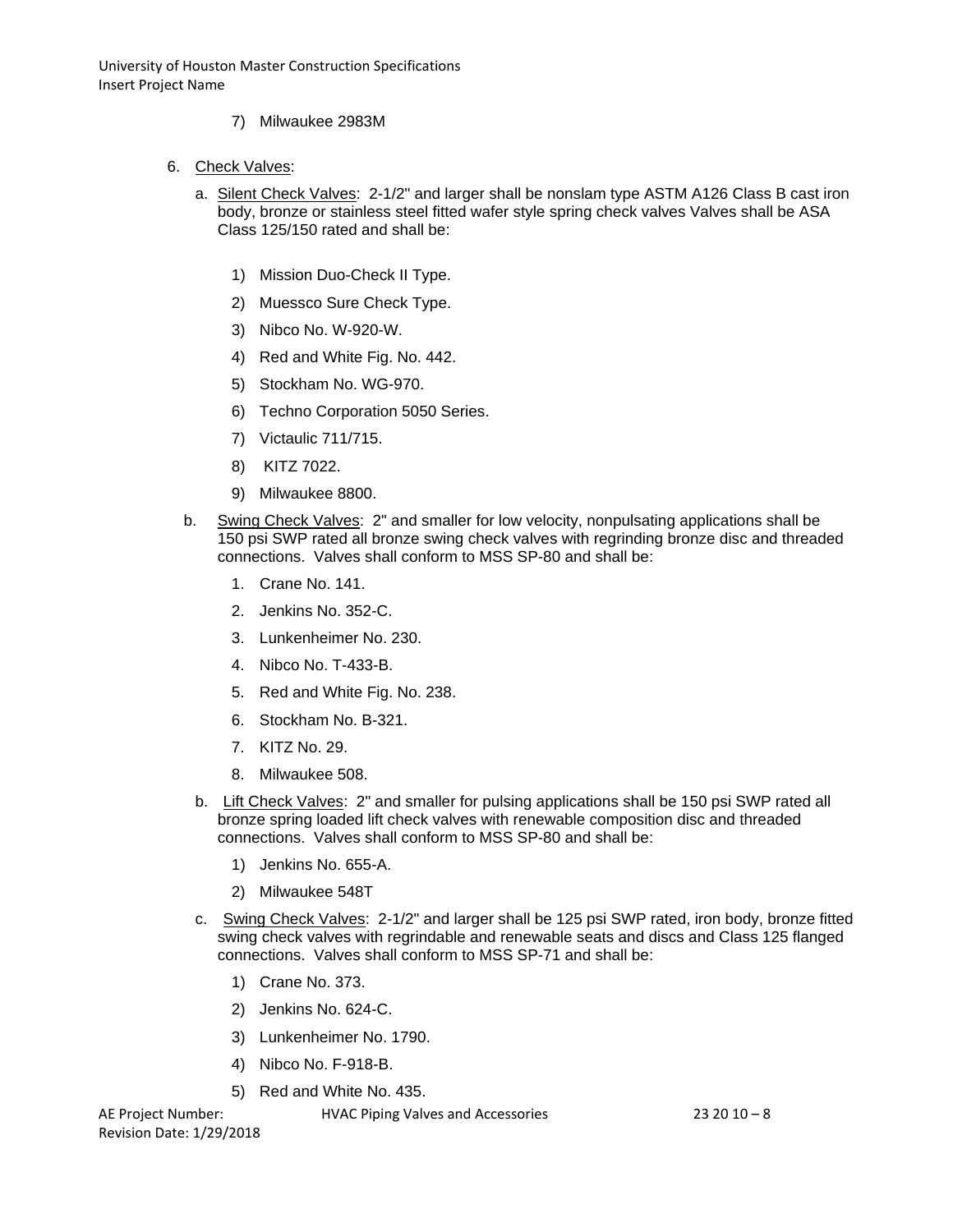- 6) Stockham No. G-931.
- 7) Walworth No. 8928-F.
- 8) KITZ No. 78
- 9) Milwaukee
- d. Swing Check Valves: 2-1/2" and larger shall be 250 psi SWP rated, iron body, bronze fitted swing check valves with regrindable and renewable seats and discs and Class 250 flanged connections. Valves shall conform to MSS SP-71 and shall be:
	- 1) Crane No. 39-E.
	- 2) Jenkins No. 339-R.
	- 3) Lunkenheimer No. 323.
	- 4) Nibco No. F-968-B.
	- 5) Stockham No. F-947.
	- 6) Walworth No. 8970-F..
	- 7) Milwaukee
- e. All swing check valves shall be installed in vertical piping only. Allow adequate pipe clearance to allow for proper valve operation.

#### I. HVAC Valves for Service Over 150 PSIG:

## **[VERIFY REQUIREMENTS]**

- 1. Ball Valves:
	- a. Ball valves shall be two piece with a full line size (full port) **[chromium plated brass] [316 stainless steel] balls [and stems] [, brass stems]**, and reinforced seats and stuffing box rings. All ball valves shall be designed to permit repacking while valve is in line. Valves shall be furnished with blowoutproof stems. Valves used for balancing shall be provided with balancing stops.
	- b. Ball valves 2" and smaller shall be threaded two piece body bronze or brass valves of a **[standard] [full]** port design. Valves shall be rated for 300 psi WOG and shall conform to Federal Specification WW-V-35B and shall be:
		- 1) Apollo No. 77-100 **[Standard Port]**.
		- 2) Crane No. 903TF [Standard Port].
		- 3) Nibco No. T-585 **[Full Port]**.
		- 4) Red and White No. 5044F **[Full Port]**.
		- 5) Stockham No. S216-BR-R-T **[Standard Port]**.
		- 6) Victaulic 722 **[Standard Port]**.
		- 7) KITZ No. 68 Series **[Full Port]**
		- 8) Milwaukee BA 400S
	- c. HVAC diversion valves 2" and smaller shall be three-way diversion type ball valves, bronze body, 300 psig nonshock WOG at 200°F, Apollo 70-600 Series or equal.
- 2. Butterfly Valves:
	- a. All butterfly valves shall be full tapped and threaded lug type, manufacturer certified for bubbletight, dead end shut off from either direction at design working pressure and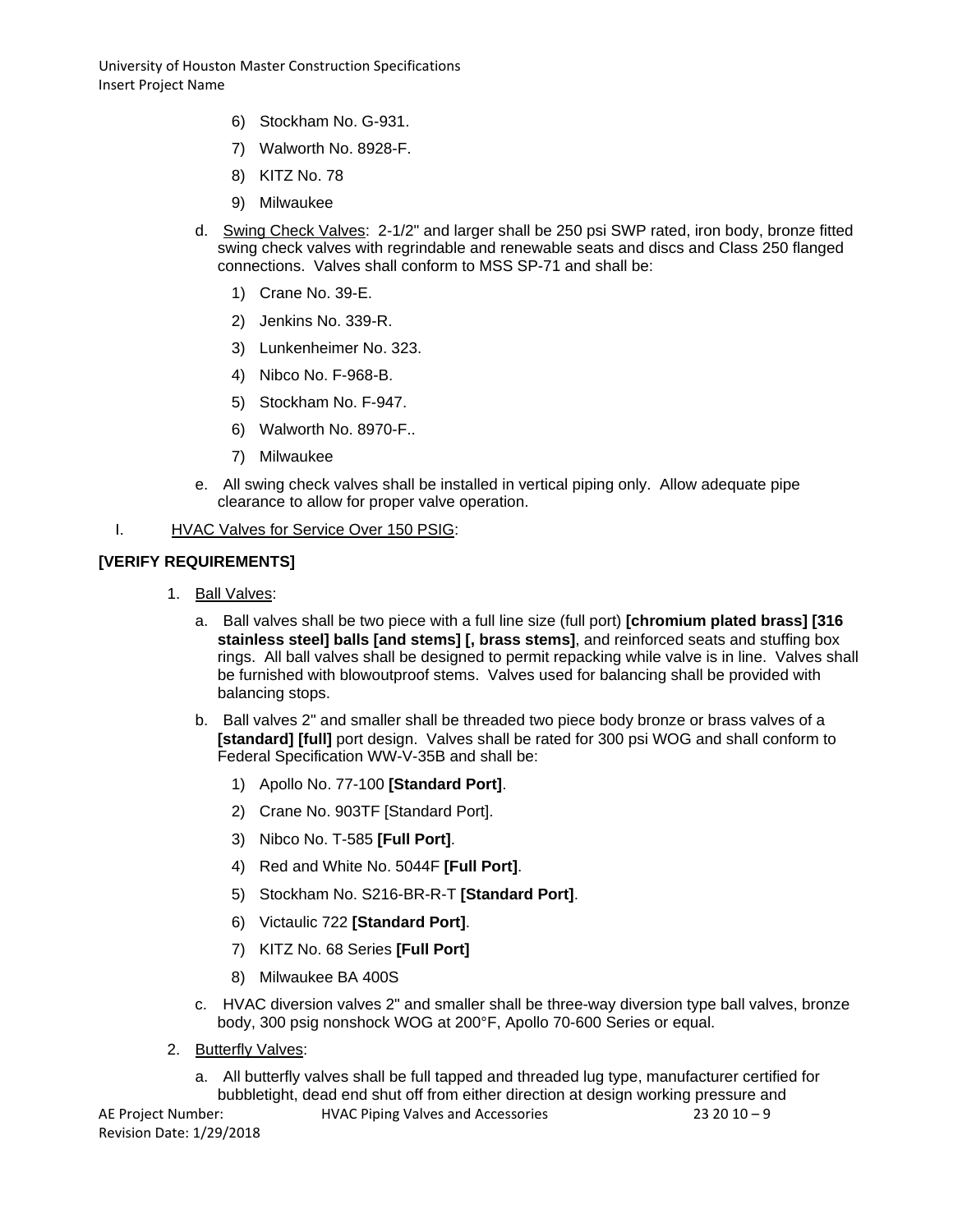temperature without need for down stream flange. Valves 2-1/2" through 5" in size shall have lever type operators with memory stops. Valves 6" and larger and all valves requiring chain operators, shall have enclosed, self-locking wheel-operated worm gear type, waterproof, factory-lubricated operators. Gear segment shall be manganese bronze or ductile iron with a steel or ductile iron worm and oil impregnated bronze bushings or worm shaft. Operators shall have built-in adjustable mechanical stops and position indicators. Valves used for balancing shall be certified suitable for continuous throttling service.

- b. Valves 2-1/2" and larger shall be 285 psig nonshock WOG at 200°F, ANSI Class 150 with ductile iron or carbon steel lug body, EPDM (EPT) or TFE replaceable seat, silicon bronze, aluminum bronze or stainless steel disc, 316 or 416 stainless steel upper and lower stems (stems shall be positively connected to the valve disc) and EPDM (EPT) or TFE stem seals or shall have single piece disc core/drive stem of EPDM encapsulated ductile iron. Valves shall be:
	- 1) Centerline No. B285 Series.
	- 2) Dezurik No. 644, L, E, SSI, 3, \*.
	- 3) Milwaukee HP1LCS4212 Lever
	- 4) Milwaukee HP1LCS42123 Gear
- 3. Gate Valves:
	- a. Valves 2" and smaller shall be 300 psi SWP rated, all bronze gate valves with solid wedge, union bonnet, inside screw, traveling stem and threaded connections. Valves shall conform to MSS SP-80 and shall be:
		- 1) Crane No. 634E.
		- 2) Jenkins No. 270-U.
		- 3) Nibco No. T-174-A.
		- 4) Stockham No. B-144.
		- 5) Walworth No. 55.
		- 6) KITZ No. 37
		- 7) Milwaukee 1182
	- b. Valves 2-1/2" and larger shall be flanged bronze mounted Class 250 iron body, outside screw and yoke gate valves with bolted bonnets and solid wedges. Valves 4" and larger for steam service shall be provided with warm-up bypass valves. Valves shall be rated for 250 psi SWP and shall conform to MSS SP-70 and shall be:
		- 1) Crane No. 7-1/2E.
		- 2) Jenkins No. 204.
		- 3) Lunkenheimer No. 1436.
		- 4) Nibco No. F-667-0.
		- 5) Stockham No. F-667.
		- 6) Walworth No. 8786-F..
		- 7) Milwaukee 2894A
- 4. Needle Valves: Valves one inch (1") and smaller shall be Mueller Steam Company Type 21 female-female globe type brass needle valves rated for 500 psi at 150°F and 100 psi saturated steam.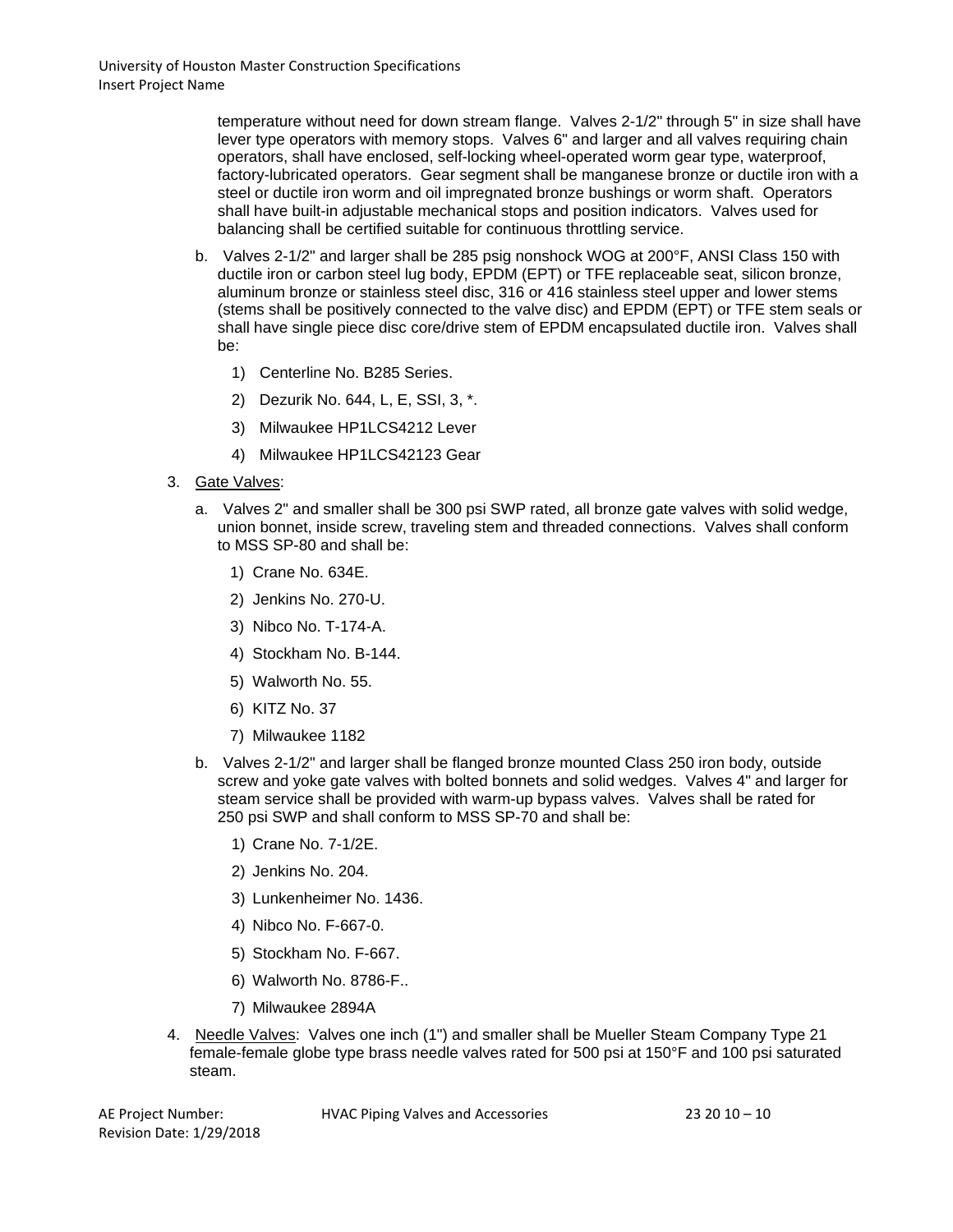- 5. Globe Valves:
	- a. Valves 2" and smaller shall be 250 psi SWP rated, all bronze globe valves with renewable disc, screw over or union bonnet and threaded connections. Valves shall conform to MSS SP-80 and shall be:
		- 1) Crane No. 229-C.
		- 2) Jenkins No. 801.
		- 3) Nibco No. T-275-Y.
		- 4) KITZ No. 18
		- 5) Milwaukee 572
	- b. Valves 2" and smaller for bypass or throttling service shall be 300 psi SWP rated, all bronze globe valves with renewable-regrindable stainless steel plug disc, and seat ring, union bonnet and threaded connections. Valves shall conform to MSS SP-70 and shall be:
		- 1) Crane No. 382P.
		- 2) Jenkins No. 556-P.
		- 3) Lunkenheimer No. 16-PS.
		- 4) Nibco No. T-276-AP.
		- 5) Stockham No. B-74.
		- 6) Walworth No. 3260-P.
		- 7) KITZ No. 17S
		- 8) Milwaukee 593A
	- c. Angle and Y-pattern glove valves corresponding to the standard globe valve models specified above may be used where more suited to the installation location.
	- d. Valves 2-1/2" and larger shall be flanged bronze mounted Class 250 iron body, outside screw and yoke globe valves with bolted bonnets and renewable seat and disc. Valves shall be rated for 250 psi SWP and shall conform to MSS SP-85 and shall be:
		- 1) Crane No. 21E.
		- 2) Jenkins No. 923.
		- 3) Lunkenheimer No. 884.
		- 4) Nibco No. F-768-E.
		- 5) Stockham No. F-532.
		- 6) Walworth No. 8955-F.
- 6. .Check Valves:
	- a. Silent Check Valves: Valves 2-1/2" and larger shall be nonslam type ASTM A126 Class B cast iron body, bronze or stainless steel fitted wafer style spring check valves with renewable seats and discs. Valves shall be ASA Class 250/300 rated and shall be:
		- 1) Mission Duo-Check II Type.
		- 2) Muessco Sure Check Type.
		- 3) Nibco No. W-960-B.
		- 4) Stockham No. WG-970.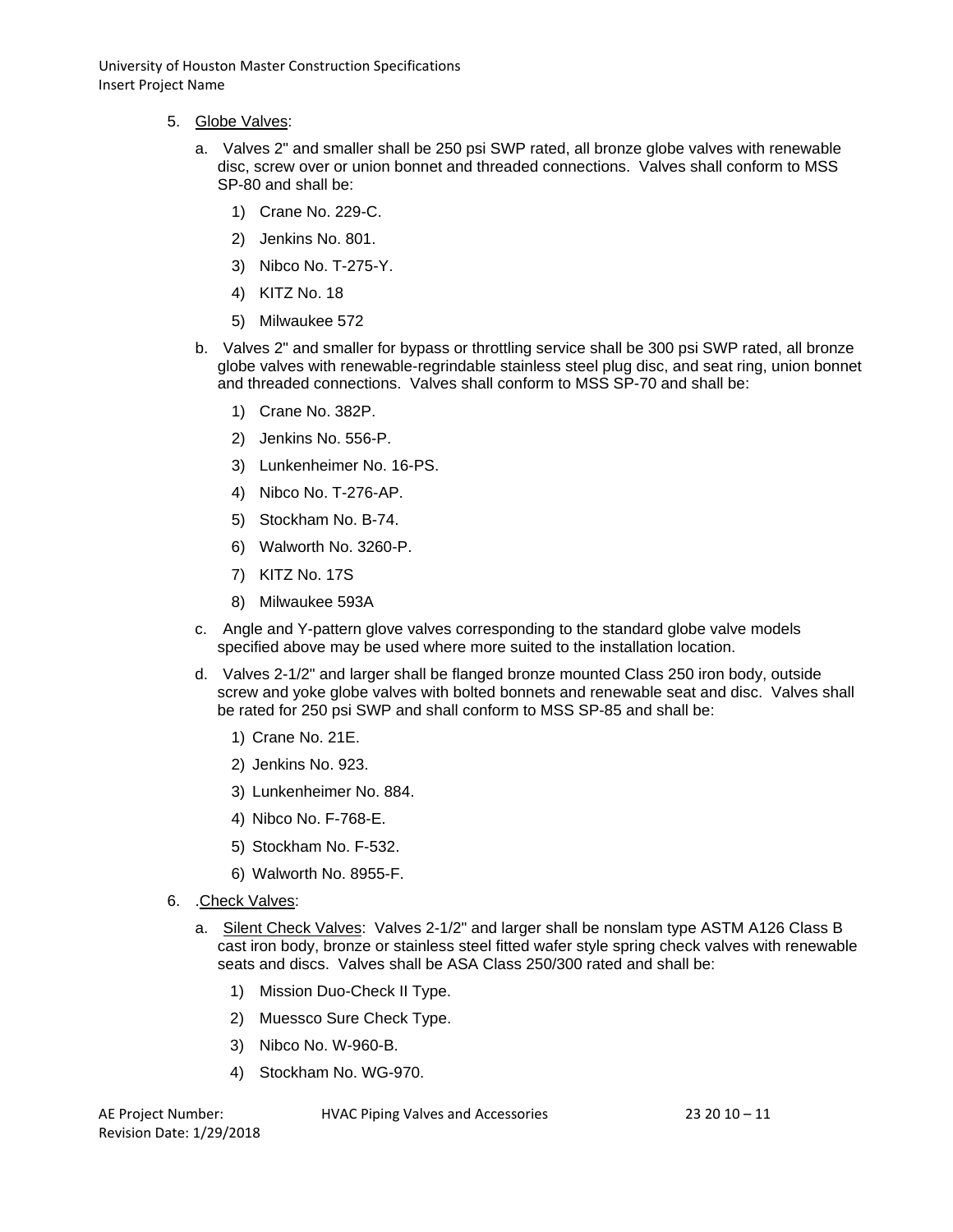- 5) Techno Corporation 5050 Series.
- b. Swing Check Valves: Valves 2" and smaller shall be 300 psi SWP rated all bronze swing check valves with regrinding bronze disc and threaded connections. Valves shall conform to MSS SP-80 and shall be:
	- 1) Crane No. 76E.
	- 2) Jenkins No. 762-A.
	- 3) Lunkenheimer No. 624.
	- 4) Nibco No. T-473-B.
	- 5) Stockham No. B-364.
	- 6) Walworth No. 3428.
	- 7) KITZ No. 19
	- 8) Milwaukee 507
- c. Swing Check Valves: Valves 2-1/2" and larger shall be 250 psi SWP-rated, iron body, bronze fitted swing check valves with regrindable and renewable seats and discs and Class 250 flanged connections. Valves shall conform to MSS SP-71 and shall be:
	- 1) Crane No. 39-E.
	- 2) Jenkins No. 339-R.
	- 3) Lunkenheimer No. 323.
	- 4) Nibco No. F-968-B.
	- 5) Stockham No. F-947.
	- 6) Walworth No. 8970-F.
	- 7) Milwaukee 2970M
- d. All swing check valves shall be installed in vertical piping only. Allow adequate pipe clearance to allow for proper valve operation.

## **[VERIFY REQUIREMENTS]**

- J. Automatic Flow Control Valves: Flow control valves shall be factory-calibrated, direct acting, automatic pressure compensating type. Each valve shall limit flow rates to within \_5% accuracy, regardless of system pressure fluctuations. Valve control mechanism shall consist of a tamperproof, stainless steel cartridge assembly with open chambers and unobstructed flow passages. Cartridge assembly shall include a self-cleaning, spring-loaded moving cup guided at two separate points and shall utilize the full available differential pressure to actuate without hysteresis or binding. Four differential pressure ranges shall be available with the minimum range requiring less the 2 psig. Each valve to be provided with a metal tag, chain and stamped for system identification. Pressure taps and quick disconnect valves shall be provided with ferrous bodies. All hydronic system flow control valves shall be of one manufacturer.
- K. Valves for Automatic Water Make-up Connections: Valves 2" and smaller shall be Jenkins Fig. No. 900T or equal. Valves 2-1/2" and larger shall be Jenkins Fig. No. 632B, No. 632E or equal butterfly valve with operator.
- L. Relief Valves: The pressure relief valves installed for the protection of the water circulating circuits shall be McAlear No. 307 single seated diaphragm and spring type valves with screwed connections or approved equal. They shall be 3/4" size of bronze construction with bronze seat, composition shut-off disc and rubber diaphragm. Pressure relief valves for closed water systems shall be ASME-rated pressure relief valves sized as required for the intended service.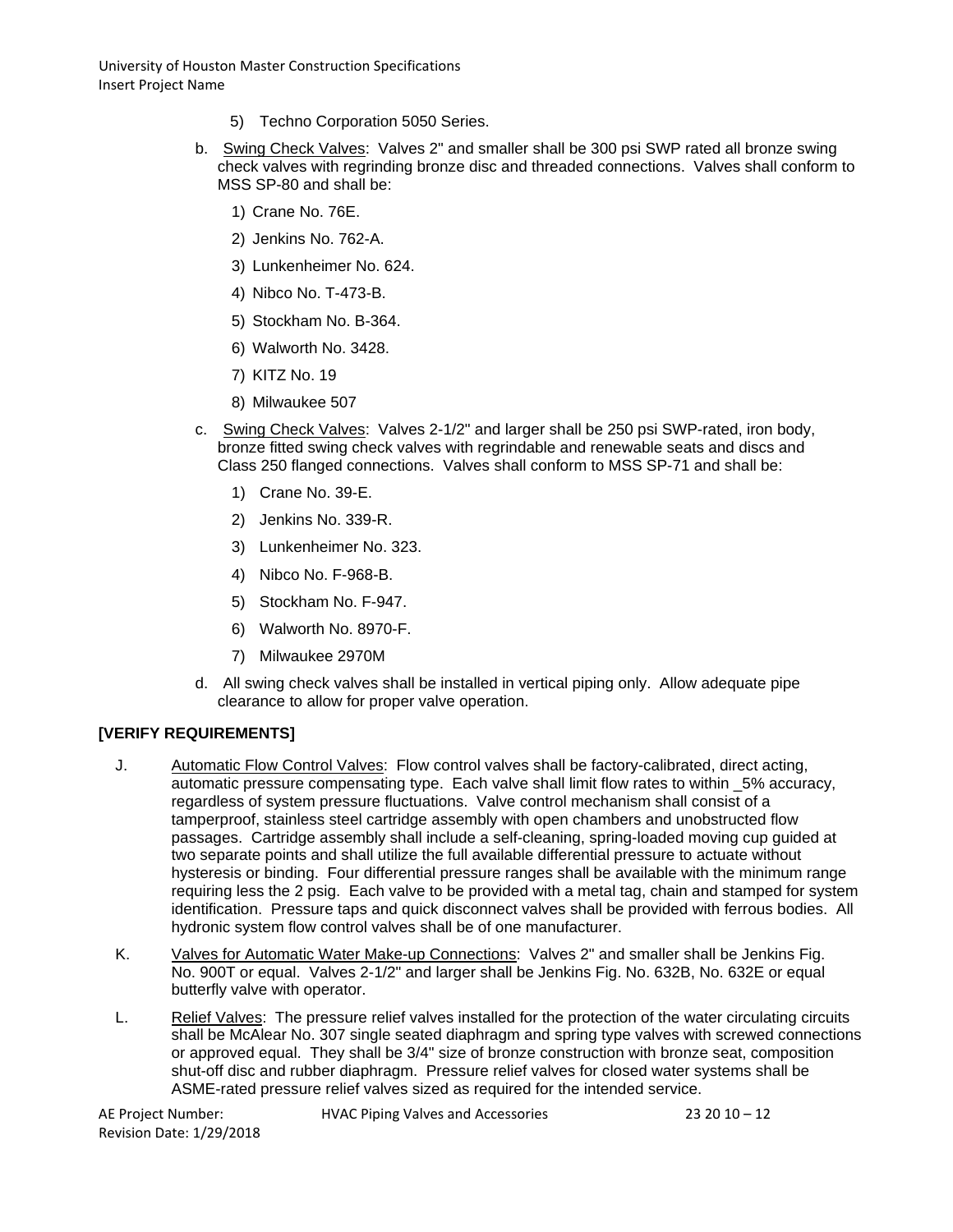- M. Refrigerant Valves and Specialties:
	- 1. Valves and specialties shall be as manufactured by Mueller, Sporlan or an approved equal and shall be as follows:.
		- a. Refrigerant Shut-off Valves Mueller Series A-15250, size as required.
		- b. Refrigerant Strainers Sporlan Type 10000 "Y", size and type as required.
		- c. Refrigerant Relief Valves Mueller Safety master, size and type as required.
		- d. Filter/Dryers Sporlan "Catch-All" scaled type, size as required.
		- e. Sight-glass-moisture Indicator Sporlan "See All", size as required.
		- f. Solenoid Valves Sporlan Type A3, size as required.
		- g. Thermostatic Expansion Valves Sporlan, size and type as required.
	- 2. Not all of the above specialties are required on all systems, but all systems shall have shut-off valves, a relief valve, a filter/dryer and a sight-glass-moisture indicator. Where such items are furnished unit mounted on equipment, they may be deleted from the external piping circuit with the following exception:
		- a. A filter/dryer shall always precede a solenoid valve in the liquid line.
		- b. Charging valves in equipment shall not be construed as alternates to shut-off valves.

#### 2.2 STRAINERS

- A. General: Strainers shall be as follows:
	- 1. 150 PSIG Working Pressure Water Strainers: 150 psig working pressure, 2" and smaller, shall be Muessco No. 11 or equal, 400 pounds WOG, iron body with perforated 20 mesh monel screen with cleanout and screwed ends. 150 psig working pressure, 2-1/2" through 24", shall be Muessco No. 751 or equal, 150 pounds WOG, perforated monel screen with 1/16" perforations for sizes through 4", and 5/32" perforations for 5" and above, with blowdown connection, and Class 125 ANSI B16.1 flanged ends. Blowdown valves shall be full port ball valves.
	- 2. 300 PSIG Working Pressure Water Strainers: 300 psig working pressure, 2" and smaller, shall be Muessco No. 11 or equal, 400 pounds WOG, iron body with perforated 20 mesh monel screen with cleanout and screwed ends. 300 psig working pressure, 2-1/2" to 24", shall be Muessco No. 752 or equal, 300 pounds WOG, perforated metal monel screen with 1/16" perforations in sizes through 4", and 5/32" perforations for 5" and above, with blowdown connection, and Class 250 ANSI B16.5 flanges. Blowdown valves shall be full port ball valves.
	- 3. 150 PSIG Working Pressure Duplex Basket Water Strainers: 150 psig working pressure, 3" and smaller, Muessco #692 Series or equal, 200 psi WOG cast iron body, 150 pound ANSI B16.1 flanges, dual 40 mesh stainless steel strainer baskets, diverter valve. Blowdown valves shall be full port ball valves.
	- 4. 150 PSIG Working Pressure Steam Strainers: 150 psig working pressure, 2" and smaller, shall be Muessco No. 11 or equal, 250 pound steam, iron body with perforated 20 mesh monel screen with cleanout and screwed ends. 150 psig working pressure, 2-1/2 through 24", shall be Muessco No. 752 or equal, 250 pound steam, perforated monel screen with 1/16" perforations for sizes through 4", and 5/32" perforations for 5" and above, with blowdown connection, and Class 250 ANSI B16.5 flanged ends. Blowdown valves shall be full port ball valves.
- B. Pump Suction Diffusers: Provide Taco Series 300 or approved equal 150 psi WOG pump strainer/ suction diffusers. Diffusers shall consist of an angle body with inlet vanes and a combination **[monel] [304 stainless steel]** diffuser strainer with 3/16" diameter openings. Flow direction shall be from inside the strainer to outside. The diffuser body shall fit the pump and connecting piping size and shall be provided with an adjustable support foot. Suction diffusers shall be factory-drilled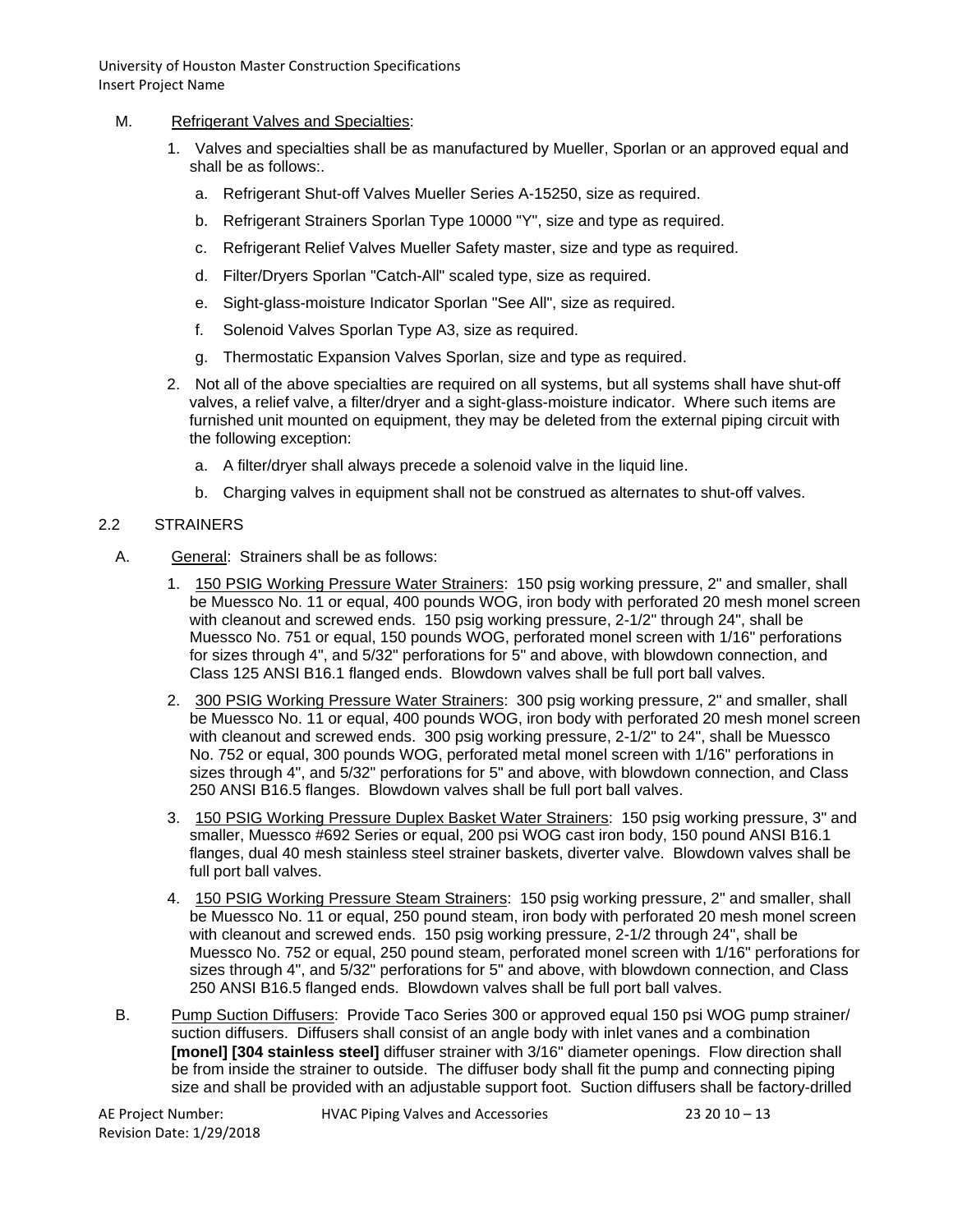> and tapped for field-installation of a pressure gauge and gauge cock as shown on the drawings. Where suction diffusers are provided, strainers may be omitted. Blowdown valves shall be full port ball valves.

### 2.3 UNIONS:

- A. General: Provide and install in lines assembled with screwed and soldered fittings at points of connection to items of equipment and elsewhere as indicated or required to permit proper connections to be made or so that equipment may be removed. Unions shall also be provided in welded lines at the connections to items of equipment, where flanges are not provided.
	- 1. Unions in steel lines assembled with screwed fittings shall be malleable iron screwed pattern unions with bronze seats. Unions in copper or brass lines shall be all brass, threaded pattern unions. Where unions are required by the above in steel lines assembled by welding, they shall consist of two mating welding flanges.
	- 2. Dielectric unions shall be used at all junctures of dissimilar metals.
	- 3. Unions in 2" and smaller in ferrous lines shall be Class 300 AAR malleable iron unions with iron to brass seats, and 2-1/2" and larger shall be ground flange unions. Unions in copper lines shall be 125 pounds ground joint brass unions or 150 pounds brass flanges if required by the mating item of equipment. Companion flanges on lines at various items of equipment, machines and pieces of apparatus shall serve as unions to permit removal of the particular items. See particular Specifications for special fittings and pressure.

#### 2.4 FLANGES:

A. General: All 125/150 pound and 250/300 pound ANSI flanges shall be weld neck and shall be domestically manufactured, forged carbon steel, conforming to ANSI B16.5 and ASTM A181 Grade I or II or A-105-71 as made by Tube Turn, Hackney or Ladish Company. Slip on flanges will not be acceptable. Each fitting shall be stamped as specified by ANSI B16.9 and, in addition, shall have the laboratory control number stenciled on each fitting for ready reference as to physical properties and chemical composition of the material. Complete test reports may be required for any fitting selected at random. Flanges which have been machined, remarked, painted or otherwise produced domestically from imported forgings or materials will not be acceptable. The flanges shall have the manufacturer's trademark permanently identified in accordance with MSS SP-25. Submit data for firm certifying compliance with these Specifications. Gaskets used shall be ring form, dimensioned to fit accurately within the bolt circle, shall be 1/16" thick, Manville service sheet packing Style 60. Inside diameter shall conform to the nominal pipe size. Bolts used shall be carbon steel bolts with semi-finished hexagon nuts of American Standard Heavy dimensions. All-thread rods must be approved on a case-by-case basis. Bolts shall have a tensile strength of 60,000 psi and an elastic limit of 30,000 psi. Flat faced flanges shall be furnished where required to match flanges on pumps, check valves, strainers, and similar items. Only one manufacturer of weld flanges will be approved for each project.

## 2.5 GASKETS:

- A. General: Gaskets shall be placed between the flanges of all flanges joints. Such gaskets shall be ring form gaskets fitting within the bolt circle of their respective flanges. Gaskets shall be 1/16" thick Manville Service Sheet Packing Style 60. The inside diameter of such gaskets shall conform to the nominal pipe size and the outside diameter shall be such that the gasket extends outward to the studs or bolts employed in the flanged joint.
- 2.6 FLEXIBLE CONNECTIONS:
	- A. General: Refer to Section 15250, "Vibration Isolation", for flexible connections.

## 2.7 FLEXIBLE HOSE:

Revision Date: 1/29/2018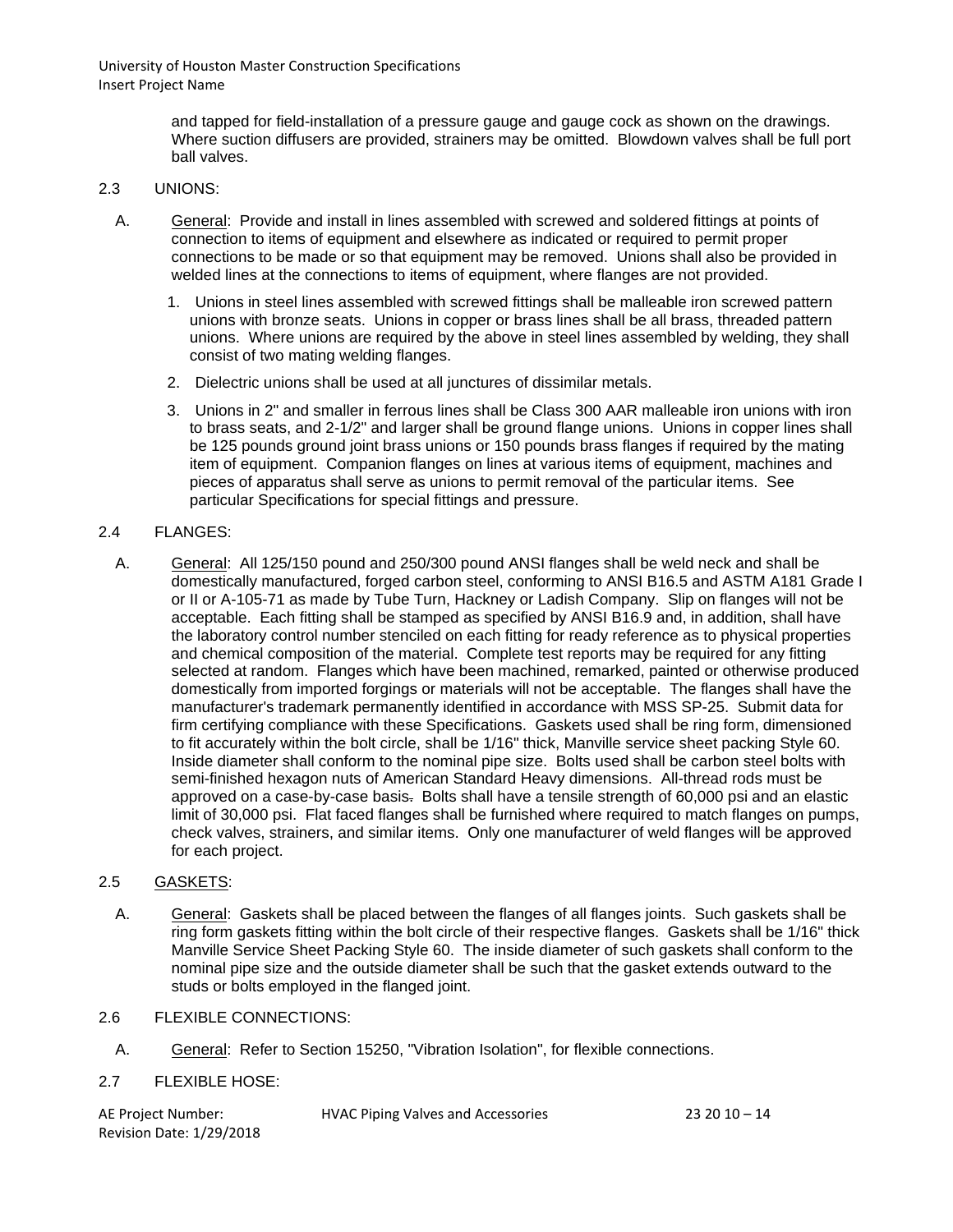- A. General: Provide flexible hose in piping systems where shown on the Drawings or specified under Division 15.
- B. Flexible Hose: Provide pressure rated, wire helix reinforced, flexible, insulated rubber hose kits for final chilled water connections to CRAC units as shown on the Drawings. Hose kits shall be fabricated in lengths as required to suit site conditions, 20'maximum, with ANSI Class 150 flanged connections at both ends. Coordinate flange pattern with existing flanges on site. Hose kits shall be nominal 2-1/2" pipe size. Flange end fittings, hose connection fittings and hose shall be pressure rated as a unit for a minimum of 150 psi standard operating pressure, 275 psi minimum burst pressure and 275 psi minimum hose/fitting leak or separation. Hoses shall be insulated using 1/2" elastomeric insulation with a continuous vapor barrier. Insulation shall have a maximum flame spread of 25 and a maximum smoke developed of 100, as installed. Hoses shall be installed and supported as recommended by the manufacturer. Hoses shall be manufactured by Motion Industries (713/675-1852, contact David Lockridge) HoseTex, Texas; Houston, Inc., Houston, Texas; Allied Hose and Specialty Company, Houston, Texas; Coastal Rubber Company, Houston, Texas; Houston Gasket, Houston, Texas or an approved equal. Details of all components and hose kits construction shall be submitted for approval prior to fabrication.

#### 2.8 HOSE BALANCING KITS:

- A. General: Provide an automatic balancing hose kit for each **[heating hot water and]** chilled water connections to fan coil units **[and heating hot water connections to HVAC Terminal Units]**. Hoses shall be flexible stainless steel braided hose, minimum length of 24" and shall have brass swivel end connection a minimum of 3/4" MPT suitable for a pressure differential of 4 psi through 57 psi and a flow rate range of 1.0 through 10.0 gpm.
- B. Components: Each automatic balancing hose kit shall consist of a return hose with a 3/4" bronze ball valve, a 3/4" automatic flow control valve with two P-T test plugs, a 3/4" x 24" long flexible stainless braided hose with 3/4" MPT brass swivel end and a supply hose with a 3/4" bronze ball valve a 3/4" P-T Adaptor connector with a P-T Test plug, a 3/4" bronze Wye-strainer with built-in drain valve, a 3/4" x 24" long flexible stainless braided hose with 3/4" MPT brass swivel adapter.
- C. Ratings: Hose kits shall meet flame retardant testing standards similar to UL No. 723, NFPA No. 255, ANS No. 3.5, UBC No. 42-1 and ASTM E84. Manufacturer shall provide independent laboratory tests verify compliance with these standards or UL-listing and label for flame spread zero (0) and smoke density zero (0). Minimum pressure and temperature rating of automatic hose balancing kits shall be 200 psig at 230°F.
- D. Control Valves: Automatic Flow Control Valves shall automatically control flow rates with  $5%$ accuracy. Valve control mechanism shall consist of a passivated stainless steel cartridge with a ported cup, segmented orifices and full travel linear coil spring and a ductile iron housing with 1/8" FPT taps for P.T. plugs. The inner tube is a nontoxic synthetic polymer suitable for water temperatures from 5°F to 230°F. The tube has an outer covering of braided stainless steel. Y-Strainer-Bronze Body with stainless steel cylinder screen, 0.055" diameter holes.
- E. Manufacturers: Automatic Balancing hose kits shall be as manufactured by Griswold Controls or approved equal.
- F. Meter: Provide a differential pressure meter calibrated for flow in gpm for initial balance as well as for the Engineer to verify balance. This meter shall be turned over to the Owner during the Owner training period.

#### 2.9 COMPRESSION/EXPANSION TANKS:

AE Project Number: HVAC Piping Valves and Accessories 23 20 10 – 15 A. General: Provide a diaphragm-type pre-pressurized expansion tank with replaceable bladder. Each tank shall accommodate the expanded/compressed water of the connected system generated within the normal operating temperature range, limiting this pressure increase at all components in the system to the maximum allowable pressure at those components. It shall maintain minimum operating pressure necessary to eliminate all air. The only air in the system shall be the permanent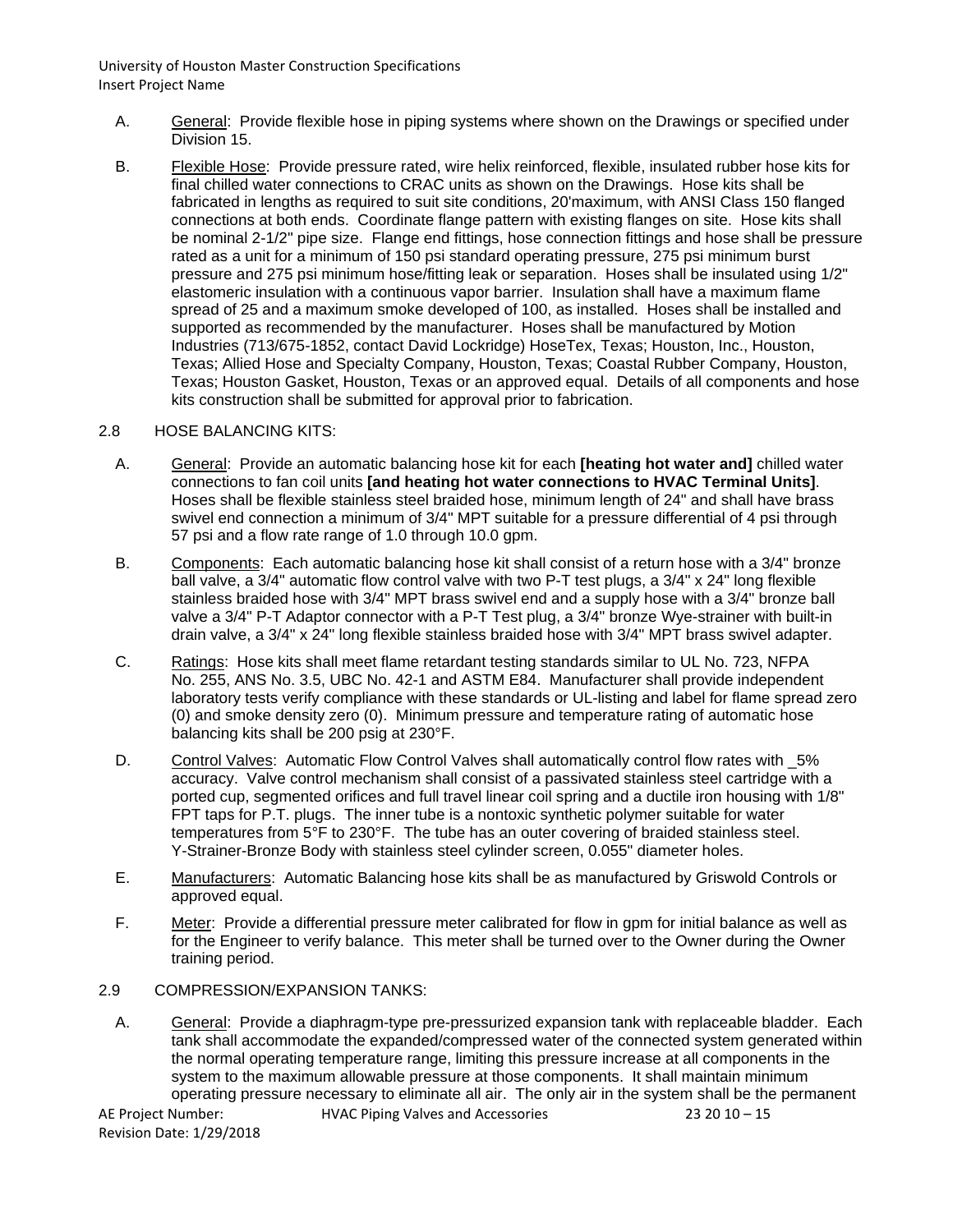> sealed-in air cushion contained in the diaphragm-type tank. Tank size shall be as indicated on the drawings.

- B. Tanks: Provide 125 psig or greater, ASME construction, expansion, compression tanks complete with drain fitting, lifting lugs, base ring, pipe connections, and charging connection. Pressure rating shall be compatible with the system pressure. The tank shall be a diaphragm-type, hydroneumatic expansion/ compression tank designed for the indicated services. The tank shall be constructed of welded steel and equipped with a flexible, replaceable diaphragm to maintain a separation between the system water and the air cushion. The outside of each tank shall be factory-painted with a primer and two coats of enamel after fabrication. Each tank shall bear an appropriate ASME label for the system working pressures and temperatures.
- C. Manufacturers: Tanks manufactured by Amtrol, Armstrong, Taco, or Woods Industrial and meeting the above specifications will be acceptable.
- 2.10 AIR ELIMINATION:
	- A. Air Separators (Tangential Type): All free air originally contained in each closed water system, and all entrained air bubbles carried by system water shall be eliminated by air separator system points as indicated on the Drawings. Air separators shall have removable stainless steel strainers.
	- B. Construction: The air separator shall be cast iron or welded steel, constructed, tested and stamped in accordance with Section VIII of the ASME Code for a working pressure of 125 psi as manufactured by Amtrol, Taco, Woods Industrial or approved equal.
- 2.11 AIR VENTS:
	- A. General: Provide Sarco Type 13W, 150 psig working pressure, Sarco Type 13WH, 300 psig working pressure or equal 3/4" inlet automatic air vents with cast iron body, bronze pilot mechanism and stainless steel hardware. Air vents shall be rated for the working pressure at the point of installation.
	- B. Operation: Valves shall provide a high air removal rate at low pressure differentials and shall tightly seal to prevent system water loss and to prevent entrance of air in negative pressure situations.
	- C. Isolation Valves: Provide an isolation valve for each air vent to facilitate maintenance.
- 2.12 STEAM SPECIALTIES:
	- A. Steam Pressure Reducing Valves: Provide self-operated external pilot type, single-seated, metal diaphragm actuated pressure reducing valves, Spence Type ED, 150 psig Pressure Regulators, or approved equal. These valves shall regulate accurately throughout the range of pressure and flow conditions scheduled. They shall function quietly and shut tight on a dead end shutoff. Bodies shall be cast iron; sizes of 2-1/2" and larger shall have flanged ends. Seats, discs, stems and diaphragms shall be of stainless steel. There shall be no springs in the path of the stem and no stuffing boxes. All parts must be easily accessible without removal of the valve from the line. The pilot valve shall be separate from the main valve and connected to it by unions. A strainer screen shall be built in the pilot inlet. Pilots shall be interchangeable on all sizes of main valves. Valves shall be sized so as to limit the noise level to 90 dba or less and to limit the steam velocity to 900 fpm. Utilize a muffling orifice or noise suppressor in conjunction with the valve when shown on the drawing or when necessary to minimize noise levels.
	- B. Steam Muffling Orifices: Provide Penn Model "SP", Spence, or approved equal single pass silencers, designed provide 6 dB to 10 dB attenuation.
	- C. Steam Noise Separators: Provide Penn Model "SP" or approved equal single pass silencers, designed to provide maximum attenuation of both low and high frequency noise with an overall reduction capability of 34 dB. The silencer shall be of the three stage chamber design with 1/2" Dalcon acoustical material, protected by perforated plate in the first chamber. The silencer shall handle maximum velocities of 900 fps with a pressure drop of no more than 1.5 psig.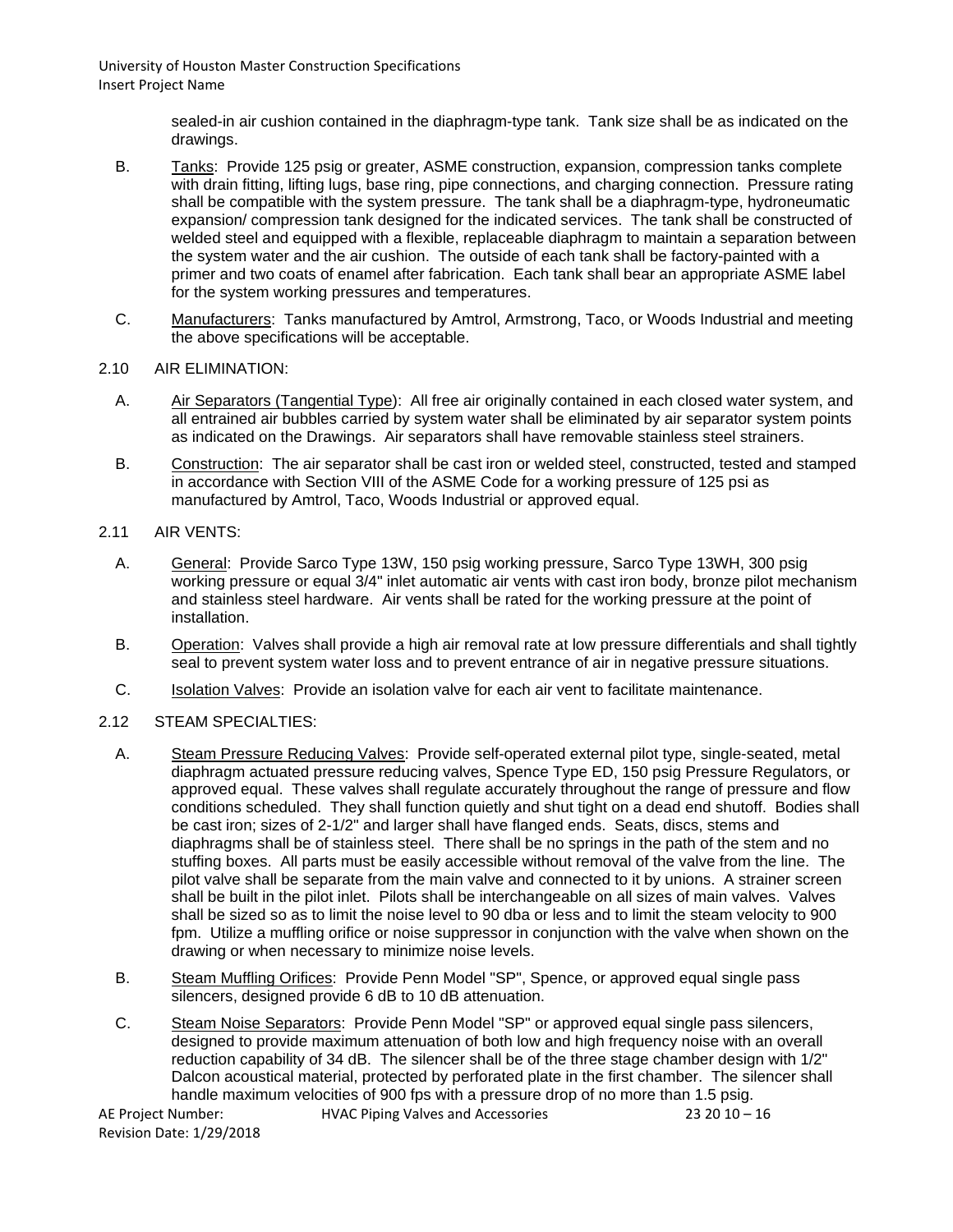- D. Steam Relief Valves: Provide Kunkle Figure 6021 (2" and smaller) or 252 (2-1/2" and larger) or approved equal ASME Standard, National Board Certified safety/relief valves. The pressure at which each relief valve shall open is designated on the Drawings. When such valves are ordered, order shall specifically include the pressure at which each relief valve shall be set. Each valve shall have a metal tag attached stamped with the valve identification plus the pressure setting.
- E. Steam Safety Valve Discharge Elbows: All vent lines from steam relief valves shall be provided with safety valve discharge elbows at the point at which such lines rise to an elevation higher than that of the safety valve. The nature and design of the piping systems involved shall be such as to drain effectively all condensate from the discharge side of all relief valves. These safety valve discharge elbows shall be Grinnell Company's Safety Valve Drip Pan Elbows Figure No. 1538F, Kunkle Figure No. 299 or approved equal. No force shall be exerted on the safety valve by the discharge piping.
- F. Steam Traps:
	- 1. Float and Thermostatic Traps: Cap and body shall be ASTM A278, Class 30 cast iron. Entire trap mechanism shall be attached to the cap. Float and mechanism shall be stainless steel with heat treated chrome steel valve. The float shall be Heliarc-welded to avoid introduction of dissimilar metals. The thermostatic air vent shall be balanced pressure phosphor bronze disc diaphragm type or beryllium copper bellows caged in stainless steel. Where noted, provide integral vacuum breaker. Traps are to be Armstrong Series B, J, or K or approved equal.
	- 2. Inverted Bucket Traps: Cap and body shall be ASTM A278, Class 30 or equal cast iron. Internal mechanism is to be of a free floating guided lever design. The mechanism and bucket to be of stainless steel with heat-treated chrome steel valve. Provide bi-metal thermic vent when noted. Provide trap with integral strainer and blowdown connection. Traps are to be Armstrong 800 & 880 Series or approved equal for in-line piping or 200 Series for bottom-in, top-out piping.
- G. Steam Discharge Head/Muffler:

# **[INSERT TEXT TO SUIT PROJECT REQUIREMENTS]**

- H. Steam Vent Flapper Valve: Provide a cast iron flapper valve assembly as detailed on the Drawings, where steam relief vent piping discharges through a wall.
- I. Flash Tanks: Tanks shall be built as per the requirements of Section VIII of the ASME code and stamped by the National Board of Pressure Vessel Inspectors for a design pressure of 125 psig. Vessels shall be constructed of black steel and shall contain all inlets, outlets and internal baffles to provide adequate separation of the high pressure condensate returns into low pressure flash steam and hot water. Inspection openings shall be provided on flash tanks 18" in diameter through 36" in diameter. Manways shall be provided on flash tanks in excess of 36" in diameter. Inspection openings shall not be required on tanks less than 18" in diameter. Vessel exterior shall be given one coat of primer at the factory prior to shipment.

## 2.13 PIPE EXPANSION JOINTS:

- A. Split Type Joints: Provide slip type pipe expansion fittings in [steam] [and pumped condensate] piping mains at locations shown on the Drawings. Expansion joints shall be Advanced Thermal Systems, Inc. Series **[TP2F]**, Hyspan, or an approved equal and shall be 150 pound flanged packed single or double slip type expansion joints designed for packing injection under full line pressure of self-lubricating teflon/asbestos injectable packing. The injectable packing shall be contained by a minimum of three 1/2" square self-lubricating containment rings each side of the injectable packing zone. The packing area in contact with the joints sliding slip shall be a minimum of sixteen times the joint nominal pipe size. Expansion joints shall be designed for 150 psig - 500°F and have 150 pounds ANSI flanged ends.
	- 1. Expansion joints shall have a minimum of three packing injection cylinders with mating plungers. Packing injection cylinders shall be a minimum 2" diameter with heavy duty internal acme thread.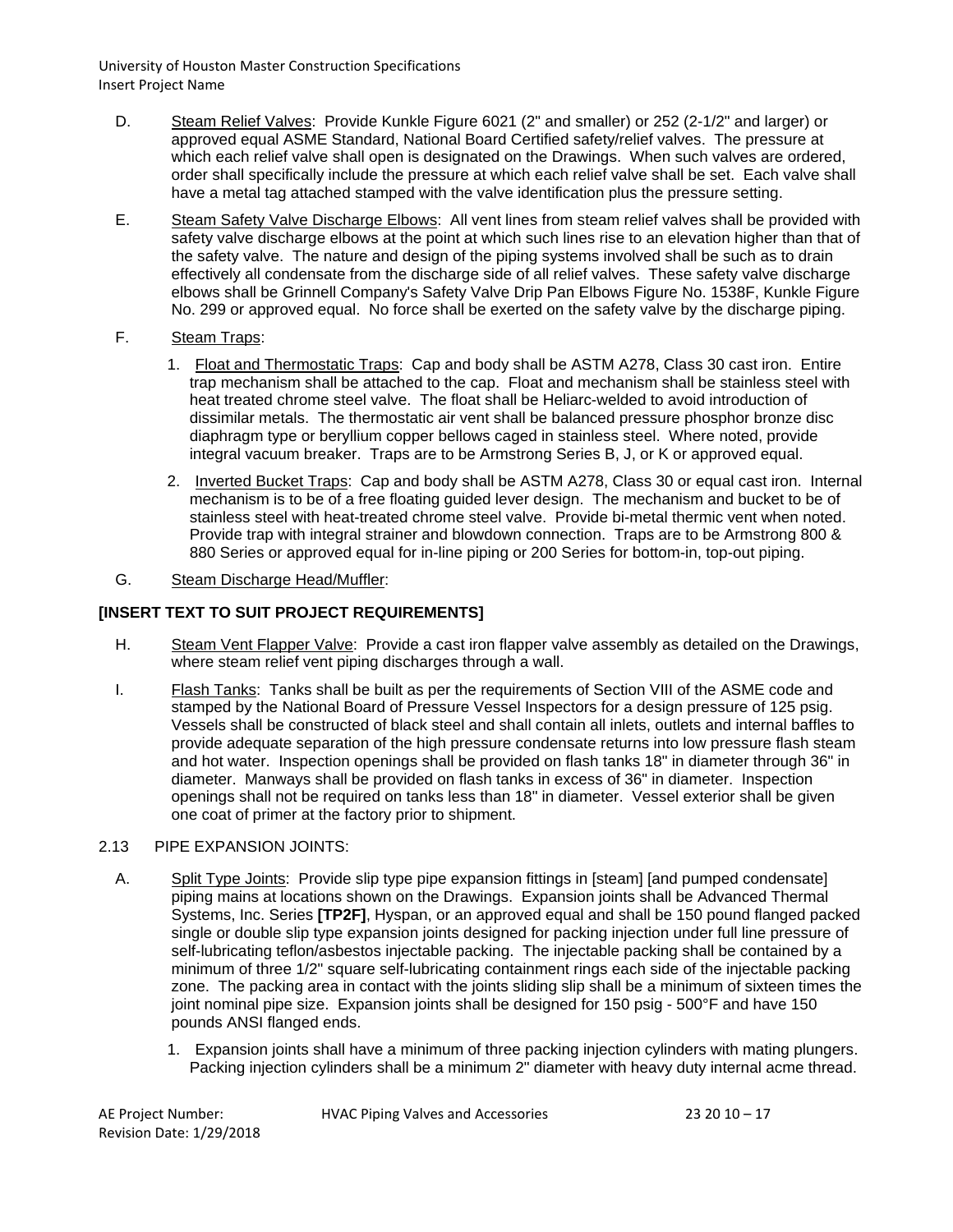"V" threads not acceptable. Minimum shear area of the carbon steel plungers shall be 0.5 square inches. Packing cylinders to be welded in place prevent accidental disengagement.

- 2. Pressure containing components of each joint shall be machined from seamless steel A-53 Gr B pipe or equivalent tubing with the traverse chamber having a standard wall thickness. No longitudinal welds allowed and no lap welds allowed.
- 3. Slip shall be machined from A-53 Gr B Schedule 80 seamless pipe. Slips shall be ground and polished to a 16 RMS finish prior to chrome plating.
- 4. Sliding slips shall be plated with a duplex chrome plate consisting of one mil of crack-free hard chrome and certified by Permascope inspection per ASTM B499.
- 5. The internal end of all slips shall be provided with stainless steel outward limit slops fully welded in place and designed to prevent slip disengagement in event of an anchor failure.
- 6. Provide a minimum of two spare packing plugs of injectable packing minimum 5/8" diameters x 7/8" long or equivalent volume for each packing cylinder.
- 7. The joints internal and external guide shall be equipped with bronze filled teflon Inserts to protect the sliding slip from scoring. The bronze filled teflon inserts shall be capable of compressing under a load caused by severe misalignment in order to prevent slip from binding. Metal inserts or guides surfaces shall not be acceptable.
- 8. Packing for steam piping shall be Code No. 350H reinforced graphite. Packing for steam condensate shall be Code No. 200H fiberglass/rubber/teflon.
- B. Bellows Type Joints: Provide bellows type pipe expansion fittings in **[steam relief]** piping at locations shown on the Drawings. Expansion couplings shall be stainless steel with 150 pound flanged connections and shall be suitable for a 225 psi design pressure. Expansion couplings shall be as manufactured by Flexible Metal Hose Company, Flexonics, Inc., Hyspan, or an approved equal. Piping shall be securely anchored between each pair of expansion joints as recommended by the joint manufacturer. Expansion fittings shall be as follows:
	- 1. Type "A" shall be single control flexible low corrugation stainless steel type with mated neck rings and control rings and pipe alignment guides for piping on either side of the expansion joint.
	- 2. Type "B" shall be dual control flexible low corrugation stainless steel type with a pipe anchor coupling between the two expansion couplings and pipe alignment guides for piping on either side of the expansion joint.
- C. Testing: Each expansion coupling shall be hydrostatically tested by the manufacturer at 225 psi prior to shipment.
- D. Sizing: Axial movement available at each expansion coupling shall be equal to or greater than that scheduled on the Drawings.
- E. Pipe Guides: Piping on either side of expansion couplings and elsewhere where noted on the Drawings shall be supported with pipe alignment guides as recommended by the expansion joint manufacturer. The guides shall allow free axial movement while limiting lateral and angular movement. Primary and secondary guides shall be located as shown on the Drawings and per the manufacturer's recommendations. Additional guides shall be provided as recommended by the coupling manufacturer.
- F. Insulation: Provide a removable, reusable and weather resistant insulation blanket for each joint. Blankets shall be 4" thick for steam applications and 2" thick for steam condensate, condensate vent, and steam relief applications.

# 2.14 GAUGES AND THERMOMETERS:

A. General: Provide gauges and thermometers for monitoring HVAC systems as shown on the Drawings and specified herein.

| AE Project Number:       | <b>HVAC Piping Valves and Accessories</b> | $23\,20\,10-18$ |
|--------------------------|-------------------------------------------|-----------------|
| Revision Date: 1/29/2018 |                                           |                 |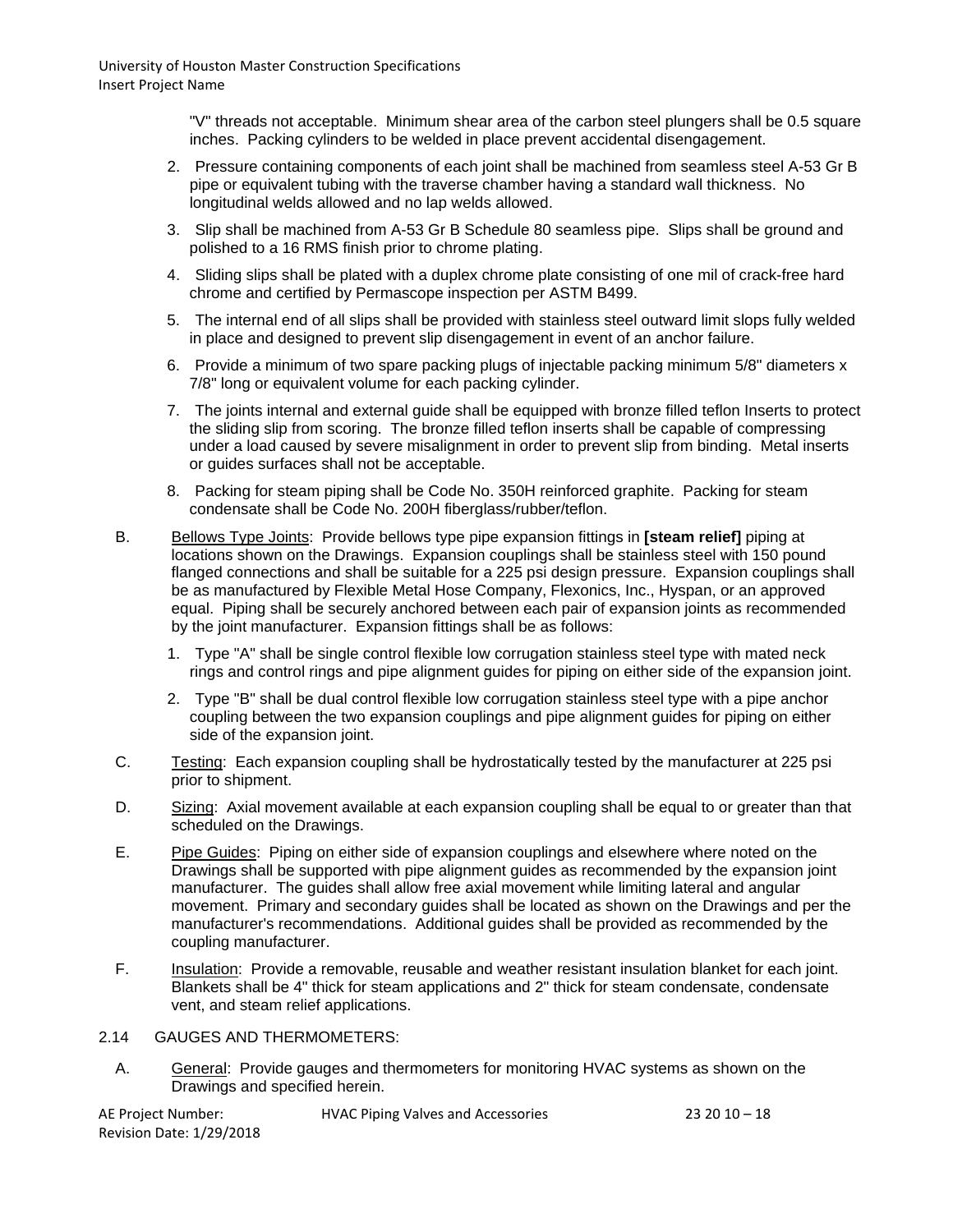- B. Gauges: Gauges shall be Ashcroft, Trerice, Weksler, Moeller, or U.S. with 4-1/2" dial face, phenol case, stainless steel movement with Grade A phosphor bronze bourdon tube and micrometer-type calibration adjustment screw. Accuracy shall be 1/2 of 1% of full scale. Provide a Crane No. 88 or equal needle valve gauge cock **[and pulsation dampener]** in pressure tube to gauge. **[Provide coil syphons for all steam gauges.]** Gradation shall be one pound or less.
- C. Thermometers: Thermometers shall be Trerice, Weksler, Moeller, or Scientific red-reading mercury-type with 9" case, maximum 2°F scale divisions, minimum 3-1/2" union stem, and complete with separable brass or stainless steel socket well. Thermometers shall be straight, incline or recline, selected and installed as best suited for ease in reading. Adjustable angle thermometers will not be acceptable.
- D. Thermometer Wells: Thermometer wells shall be brass or stainless steel with pressure and temperature ratings suitable for their application. Wells for insulated piping shall have a 2-1/2" lagging protrusion. Locate thermometer wells so the sensing bulb will give a true and correct reading. Install thermometer wells so as not to cause undue restriction in small piping. Where wells are located in pipe lines 1-1/2" and smaller, provide a section of pipe of such diameter that the net area of the pipe line will not be reduced by the thermometer well. All wells shall be filled with silicon and complete with caps and chains. Thermometer wells shall be installed on a 45 degree angle into the direction of water flow in the monitored piping. Thermometers and wells shall have the following insertion lengths:

|          | Pipe        | Insertion  |
|----------|-------------|------------|
| Diameter | Orientation | Length     |
|          |             |            |
| 4"       | Horizontal  | $2 - 1/2"$ |
| 4", 6"   | Vertical    | 5"         |
| 6", 8"   | Horizontal  | 5"         |
| 8", 10"  | Vertical    | 8"         |
| >8"      | Horizontal  | 8"         |
| >10"     | Vertical    | 14"        |
|          |             |            |

- E. Range and Gradations: Gauges and thermometers shall be selected to give range and graduations best suited for quantities to be measured. Generally, gauges and thermometers shall be selected so that normal operating pressures and temperatures are not more than 2/3 nor less than 1/2 of the range; scale division shall be 2°F or less. Typical ranges shall be:
	- 1. Chilled water 0°F to 100°F.
	- 2. Condenser water 30°F to 130°F.
	- 3. Heating water 30°F to 240°F.
	- 4. Steam 100°F to 550°F.
	- 5. Glycol 30°F to 180°F.

# **[VERIFY REQUIREMENTS]**

- F. Gauge Locations: Provide pressure gauges at the following locations:
	- 1. Suction side of each pump inlet suction diffuser or strainer.
	- 2. Suction side of each pump.
	- 3. Discharge side of each pump.
	- 4. Entering water side of each heat exchanger.
	- 5. Leaving water side of each heat exchanger.
	- 6. Entering steam side of each steam pressure reducing station.

AE Project Number: HVAC Piping Valves and Accessories 23 20 10 – 19 Revision Date: 1/29/2018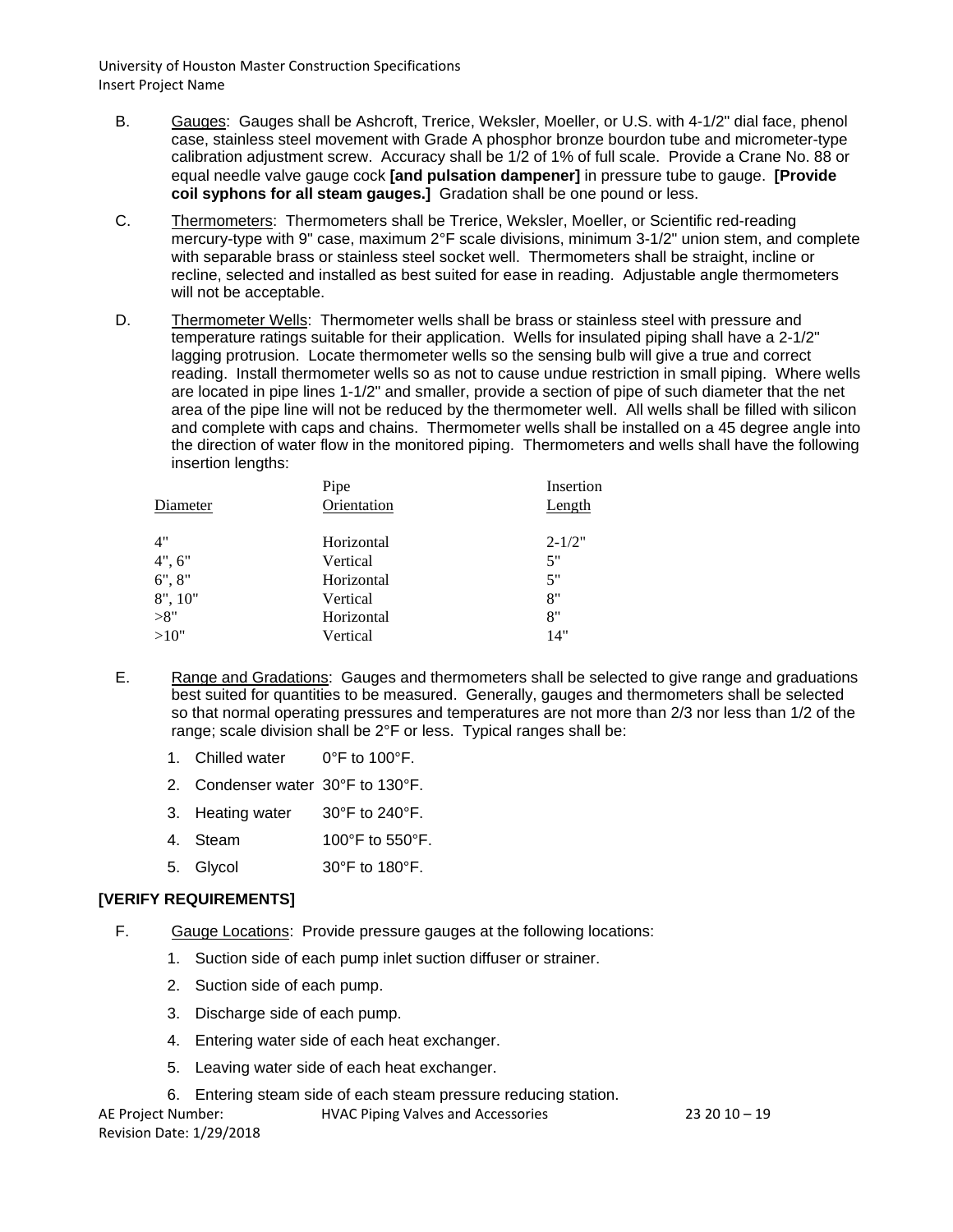- 7. Leaving steam side of each steam pressure reducing station stage.
- 8. **[Entering water side of each air handling unit preheat and chilled water coil.]**
- 9. **[Leaving water side of each air handling unit preheat and chilled water coil.]**
- 10. Where shown on the Drawings.

# **[VERIFY REQUIREMENTS]**

- G. Thermometer Locations: Provide thermometers and thermometer wells at the following locations:
	- 1. Entering chilled water at each chiller.
	- 2. Leaving chilled water at each chiller.
	- 3. Entering condenser water at each chiller.
	- 4. Leaving condenser water at each chiller.
	- 5. Entering hot water at each hot water boiler or heat exchanger.
	- 6. Leaving hot water at each hot water boiler or heat exchanger.
	- 7. Chilled water supply main to building.
	- 8. Chilled water return main from building.
	- 9. Hot water supply main to building.
	- 10. Hot water return main from building.
	- 11. Entering hot water at each shall and tube heat exchanger.
	- 12. Leaving hot water at each shall and tube heat exchanger.
	- 13. **[Chilled water supply to each air handling unit chilled water coil.]**
	- 14. **[Chilled water return to each air handling unit chilled water coil.]**
	- 15. **[Hot water supply to each air handling unit heating coil.]**
	- 16. **[Hot water return from each air handling unit heating coil.]**
	- 17. Where shown on the Drawings.

[VERIFY REQUIREMENTS]

H. Pressure and Temperature Test Taps: Taps shall be provided at the supply, bypass and return connections to all coils and at other locations as shown on the drawings. Taps shall be Peterson Engineering "Pete's Plugs", 1/2" NPT, brass with Nordel core, and color-coded cap and gasket, Model 170 or equal. Provide the Owner with **[six]** [  $\qquad$  ] pressure gauge adapters with gauges and probes and **[six] [\_\_\_\_\_\_\_\_]** 5" stem pocket testing thermometers, **[three] [\_\_\_\_\_\_\_\_]**<br>25°F to 120°F and **[three] [**\_\_\_\_\_\_\_\_\_\_] 0°F to 220°F. 25°F to 120°F and **[three] [\_\_\_\_\_\_\_\_]** 0°F to 220°F.

# 2.15 BTU METERING:

- A. General: Provide a Btu metering system to monitor **[chilled water]** energy consumption as shown on the Drawings. Btu metering shall be accomplished **[with a true Btu meter [as specified in Section] [15901, "Pneumatic Temperature Controls".] [15902, "Electric Temperature Controls".] [with a water meter to measure water flow which will be used to approximate Btu consumption.]**
- B. BTU Meters: The chilled water Btu metering system shall be a Hersey Model **[BT-003-4" CW] [\_\_\_\_\_\_\_\_\_\_\_\_\_\_\_\_\_\_\_]** or approved equal system with a Model 7001 Totalizing Btu Calculator, Model **[MVR-650-4"] [ 1** Industrial Turbine Water Meter and Monolithic Temperature **I** Industrial Turbine Water Meter and Monolithic Temperature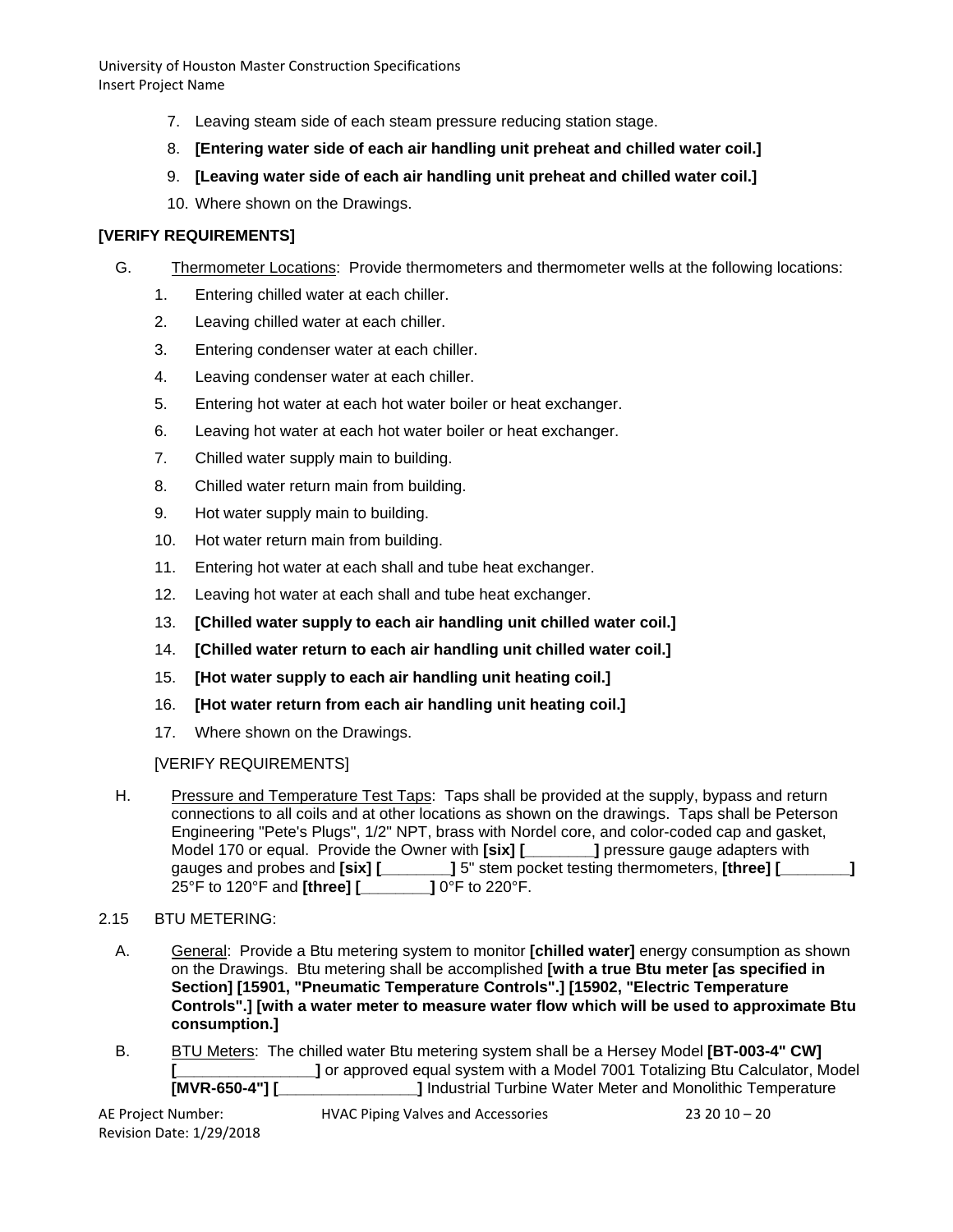> Sensors. Water meter shall be 150 psig flange connected and shall have a maximum of **[4 psig] [\_\_\_\_\_\_ psig]** pressure drop at **[300 gpm] [\_\_\_\_\_\_ gpm]** flow. All Btu metering shall be installed complete with all required wiring and accessories.

C. Water Meter: Provide a Hersey Model MVR or an approved equal turbine water meter with all bronze case, polypropylene rotor, magnetic drive, a UL-approved strainer and a continuous pulse output. Meter accuracy shall be within AWWA Standards at flow rates from **[10 to 650 gpm]**. **[The pulse output shall be suitable for flow rate input to [\_\_\_\_\_\_\_\_\_\_\_\_\_\_\_\_\_\_\_\_\_\_\_\_\_\_\_\_\_\_\_\_\_\_\_\_\_\_\_\_\_\_\_.]**

#### 2.16 FLOW VENTURIS:

- A. General: Provide Olympic Valve Company or approved equal balancing and flow measuring venturis for measuring system water flow at locations shown on the Drawings.
- B. Flow Measurement, Sizes 2-1/2" and Larger: Provide full line size, flanged cast iron or carbon steel flow venturis, with two dual-core pressure/temperature parts. Venturis shall be rated at 150 psi or 300 psi WOG as required to suit the system working pressure at the point of installation.
- C. Balancing/Flow Measurement, Sizes 4" and Smaller: Provide Olympic Valve Company Flowset or approved equal matching valves for each application. Isolation/flow measurement valves shall consist of a 300 psig WOG full port ball valve, flow venturi with two pressure/temperature test parts and a union. Isolation/balancing valves shall consist of a linearized 300 psig WOG ported butterfly valve, a pressure/ temperature test port and a union.
- D. Flow Meter: Provide an Olympic meter kit or approved equal case mounted differential pressure meter with gauge faces for direct gpm readout with each venturi/valve type on the project and necessary hose, valves and accessories required for use.
- E. Accuracy: Flow measurement accuracy for the complete system under field conditions shall be  $-3\%$ .

#### 2.17 DRAIN PANS:

- A. General: Provide 3" deep galvanized sheet metal auxiliary drain pans under any equipment where shown on the drawings and under all horizontal air handling units, duct mounted chilled water coils, horizontal suspended fan coil units and suspended domestic water heaters located above ceilings.
- B. Construction: Drain pans shall be minimum 16 gauge galvanized steel with water tight soldered joints. Drain pans shall be at least 2" larger in each dimension than the equipment served and shall extend under control and isolation valves. Chain suspend drain pans under equipment served. Pan shall have a welded coupling of the same size as the unit condensate drain (minimum 3/4" FPT). Pan bottom shall be cross-broken and sloped to the drain connection.
- C. Drain Lines: Auxiliary drain lines shall be routed through the ceiling in "tell-tale" fashion above a general use plumbing lavatory or janitors sink. A chrome plated escutcheon shall be provided. Locations of "tell-tale" drains shall be approved by the Architect.

## **PART 3 - EXECUTION**

- 3.1 INSTALLATION:
	- A. General: Except as otherwise indicated, comply with the following requirements.
	- B. Isolation Valves: Provide isolation valves at each runout to a piece of equipment and elsewhere as shown on the Drawings.
	- C. Valve Stems: Install valves with stems pointed up, in the vertical position where possible, but in no case with stems pointed downward from a horizontal plane. All valves shall be located so as to make the removal of their bonnets possible. All flanged valves shown in the horizontal lines with the valve stem in a horizontal position shall be positioned so that the valve stem is inclined one bolt hole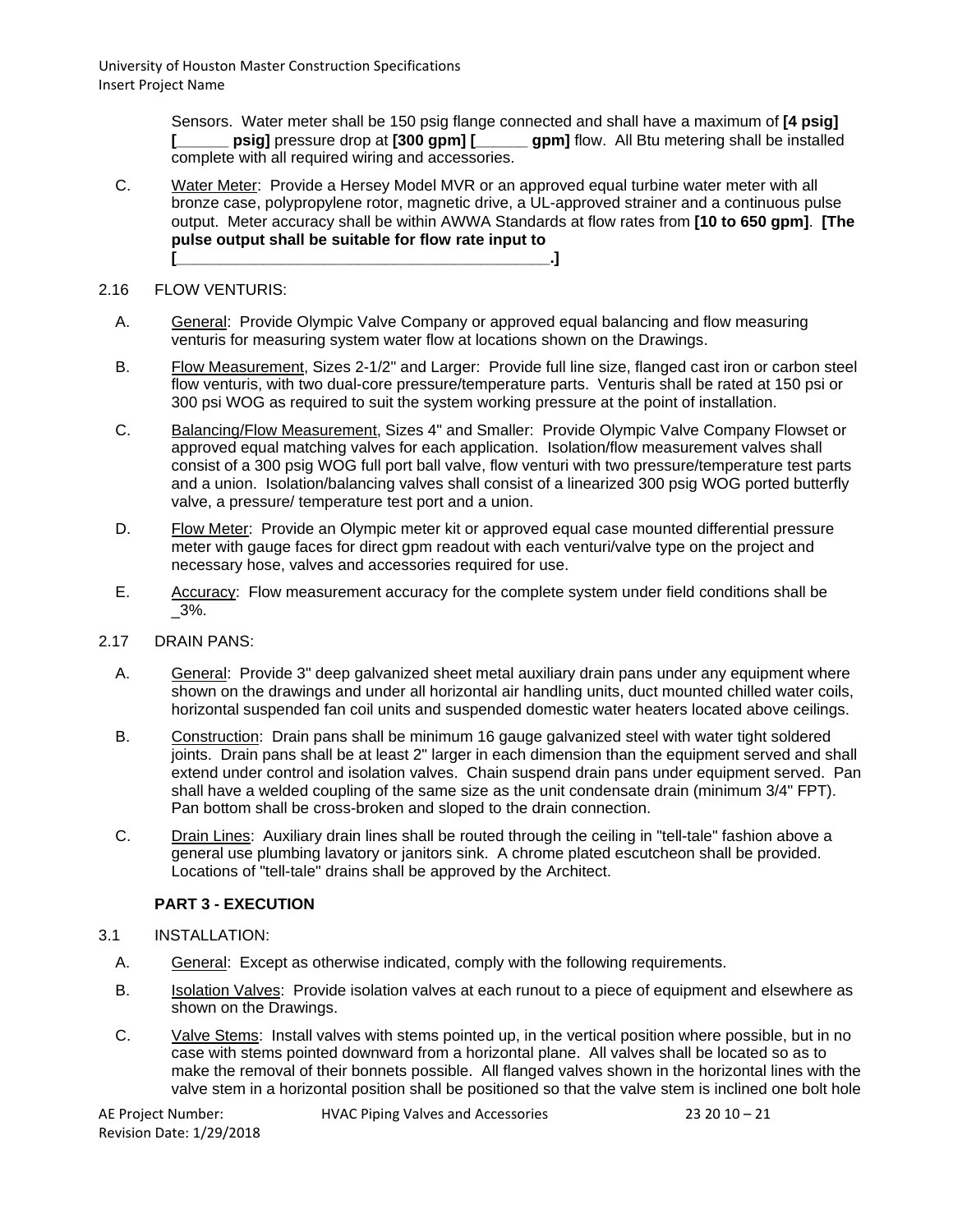> above the horizontal position. Screw pattern valves placed in horizontal lines shall be made up with their valve stems inclined at an angle of 30 degrees above the horizontal position. All valves must be true and straight at the time the system is tested for final acceptance. Valves shall be installed as nearly as possible in the locations as shown on and Drawings. Any change in valve location must be so indicated on the As-built Drawings.

- D. Valve Chain Operators: In central plant and in fan or mechanical rooms where valves are installed over 8' above floor, provide chain operators.
- E. Swing Check Valves: Swing check valves shall be installed in horizontal piping only.
- F. Unions and Companion Flanges: Provide unions or companion flanges where required to facilitate dismantling of valves and equipment.
- G. Access Doors and Panels: Provide access doors or panels as required to provide full valve access. Refer to Section 23 03 00, "Basic Materials and Methods", for additional requirements.
- 3.2 STRAINERS:
	- A. General: Install strainers ahead of each control valve, steam trap and pressure reducing valve and at other locations shown on the Drawings.
	- B. Orientation: Install strainers to allow for easy blowdown and so that strainer baskets can be removed for cleaning.
	- C. Strainer Blowdown: Provide a blowdown valve with hose connection and cap at each strainer for blowdown.
	- D. Cleaning: Strainers shall be cleaned after initial start-up, after 30 days of operation, and at final acceptance. Contents of the strainer at the 30 day cleaning shall be submitted to the Engineer for review.
- 3.3 COMPRESSION/EXPANSION TANKS:
	- A. General: Install tanks on reinforced concrete housekeeping pads or suspended from the structure with not less than two saddles with two stems per saddle.
	- B. Piping: Pipe tanks as detailed on the Drawings.
	- C. Charging: Prior to filling each tank, verify tank has been properly charged to a pressure approximately 5 psi above the system pumped pressure at the point of connection.
- 3.4 AIR VENTS:
	- A. General: Install air vents at the top of the air separator, at all system high points, and at all other locations where necessary to remove air from piping systems.
	- B. Piping: Install isolation valves in the piping connection to all air vents. Extend a drain line from each air vent to a suitable drain in an accessible location.
	- C. Location: Whenever possible, cluster air vents and their drain lines in common locations.
- 3.5 RELIEF VALVES:
	- A. General: Install pressure relief valves for each closed water system. Extend a relief line sized at the full size of the valve discharge, to an accessible drain location.

## 3.6 STEAM TRAPS:

A. General: Provide steam traps in all steam distribution piping. Steam distribution piping shall use inverted bucket traps preceded by a "Y-strainer" with blowdown valve, isolation valves for service, and check valve down stream from trap when elevating condensate for return or entering pumped condensate mains. Traps shall be sized to handle condensate at a minimum of three times the expected steam condensing rates.